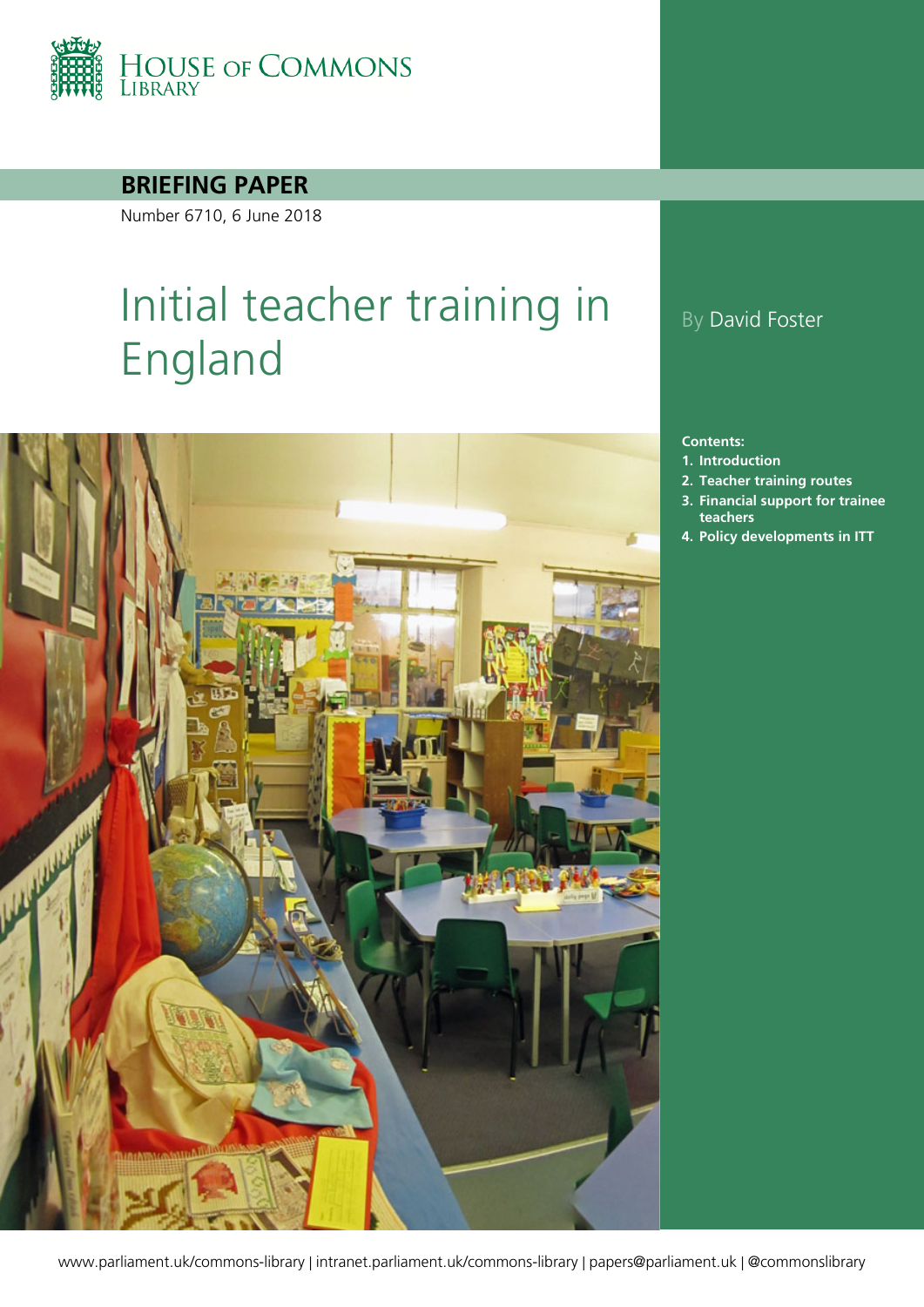## **Contents**

| <b>Summary</b>          |                                                                                                                                                                                                                             | 3                                                          |
|-------------------------|-----------------------------------------------------------------------------------------------------------------------------------------------------------------------------------------------------------------------------|------------------------------------------------------------|
| 1.<br>1.1<br>1.2        | Introduction<br><b>Qualified Teacher Status</b><br>Allocation of ITT places                                                                                                                                                 | 4<br>4<br>5                                                |
| 2.<br>2.1               | <b>Teacher training routes</b><br>Higher education institution-led training<br>Undergraduate teacher training<br>Postgraduate teacher training                                                                              | 6<br>6<br>$\overline{7}$<br>$\overline{7}$                 |
| 2.2                     | School-led routes<br><b>School Direct</b><br>School-centred initial teacher training (SCITT)                                                                                                                                | $\overline{7}$<br>$\overline{7}$<br>$\,8\,$                |
| 2.3<br>2.4              | Teacher apprenticeships<br>Part-time and accelerated training<br>Specialist training routes<br><b>Teach First</b><br>Troops to Teachers<br>Troops to Teachers Bursary<br>Researchers in schools<br>Future teaching scholars | $\,8\,$<br>$\mathsf 9$<br>10<br>10<br>10<br>11<br>11<br>13 |
| 2.5<br>2.6              | General entry requirements for ITT<br>Professionals Skills Test<br>Cost effectiveness of ITT routes<br>IFS report                                                                                                           | 13<br>14<br>14<br>14                                       |
| 3.<br>3.1<br>3.2<br>3.3 | <b>Financial support for trainee teachers</b><br>Undergraduate trainees<br>Postgraduate trainees<br>Mainstream student support<br>Bursaries and scholarships<br>Student loan forgiveness                                    | 16<br>16<br>16<br>17<br>17<br>18                           |
| 4.<br>4.1<br>4.2        | Policy developments in ITT<br>The Coalition Government<br>Carter Review of ITT<br>Coalition Government's response                                                                                                           | 19<br>19<br>19<br>20                                       |
| 4.3                     | Reports of working groups on ITT<br>Framework of core content for ITT<br>Behaviour management content for ITT<br>National standards for school-based ITT mentors                                                            | 21<br>21<br>22<br>22                                       |
| 4.4                     | March 2016 White Paper proposals on ITT                                                                                                                                                                                     | 23                                                         |
| 4.5<br>4.6              | A strengthened QTS<br>Government response<br><b>ITT</b> pilots                                                                                                                                                              | 23<br>24<br>25                                             |

Cover page image copyright [Haddington Infant School Classroom](https://www.flickr.com/photos/davidgilmour/8054768528/in/photolist-dgLN4s-rBJGQH-9DZPr-peS62u-boo4u7-rjgtWT-fHMRX8-bjpnAB-atjKHJ-dRj66Y-r2Bjv6-qK2ymQ-qZjbr7-q5AN79-r2wvN3-r2shwR-qK3RNy-qK3Q6L-q5Ptc8-qZjbSC-5wrEiv-7mQDFx-boBf7J-bBhY2V-4dJPyP-gjyq6i-bjGaiE-8VyCkT-5Urxsu-nnFoWi-4euk4W-bPCCM2-9R9qqY-f8r8er-PMpHi-bAJabh-9KMedm-artMsp-ocZRbi-9WBF8y-rAHmp6-bPCChR-rABNMW-bPCMdZ-qDHNs7-bAJ89w-3uwTYS-boBf6C-oudcsc-3uwNCy) by [David Gilmour.](https://www.flickr.com/photos/davidgilmour/) Licensed under [CC BY 2.0](https://creativecommons.org/licenses/by-nc-sa/2.0/) / image cropped.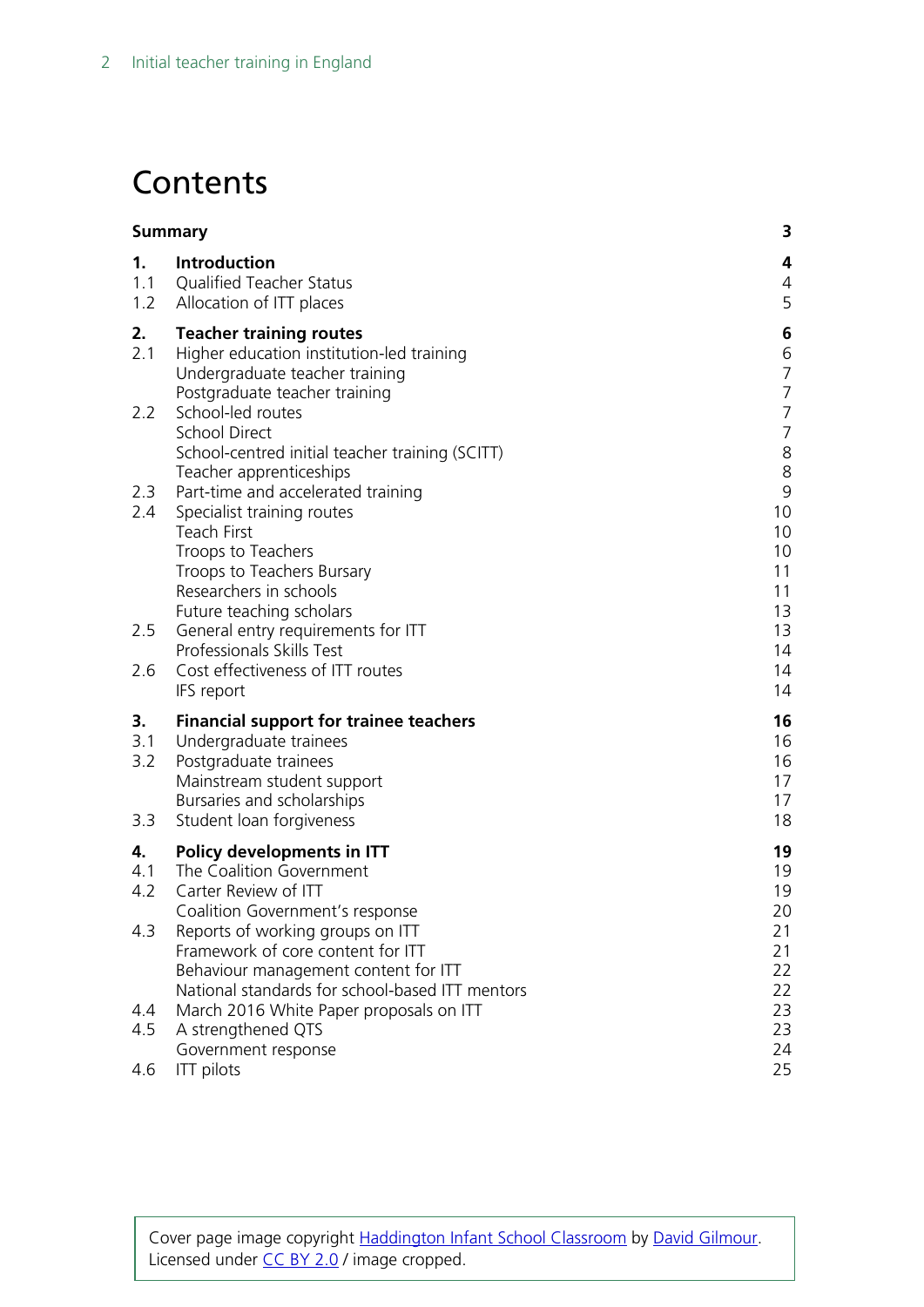## <span id="page-2-0"></span>Summary

This briefing provides information on initial teacher training (ITT) in England, focusing on the different ITT routes, the sources of financial support for trainees, and recent policy developments. A separate Library Briefing, *[Teacher recruitment and retention in England,](http://researchbriefings.parliament.uk/ResearchBriefing/Summary/CBP-7222)*  provides information on teacher supply and retention more generally.

Around 30,000 individuals enter ITT in England each year through several routes. Although they vary in other ways, the main distinctions between the different ITT routes are whether they are school-centred (for example, School Direct) or higher education led, and whether the trainee pays tuition fees or receives a salary. Alongside the routes currently available, a school-led postgraduate teaching apprenticeship is set to be launched from September 2018. All ITT courses include time spent teaching in at least two schools and lead to an award of qualified teacher status (QTS).

All trainees, regardless of route, are required to meet a number of minimum standards. They must, for example, hold GCSEs in English and Maths (and science for enrolment on primary ITT) at grade C / grade 4 or higher. In addition, since September 2012 trainees have had to sit and pass professional skills tests in literacy and numeracy before beginning their course. Prior to 2012, the passing of the tests was an exit requirement of training.

The system of financial support for teacher trainees is complex. Broadly, eligible undergraduate and postgraduate trainees on non-salaried routes can apply for funding under the standard undergraduate student support system. In addition, a range of bursaries and scholarships are available to some trainees, depending on the subject they are training in and, for postgraduates, the class of their first degree. For 2018-19 the Government is also piloting early-career retention payments for maths teachers. Under the scheme, eligible individuals will receive early-career payments of £5,000 each (£7,500 in some areas) in their third and fifth year of teaching in addition to a £20,000 bursary during their training.

In addition, in October 2017 the Government announced that it would pilot a student loan reimbursement scheme for science and modern foreign languages teachers in the early years of their careers. To be eligible teachers must, among other things, have been awarded QTS between 2012-13 and 2018-19 and be employed in one of 25 participating local authorities.

Section two of the briefing provides more information on the different ITT routes and the entry requirements, with section three providing further detail on the sources of financial support. The briefing's final section provides brief information on policy developments in ITT since 2010, including:

- The 2014 [Carter Review of ITT](https://www.gov.uk/government/uploads/system/uploads/attachment_data/file/346051/Consultation_Document_-_Carter_Review_Final.pdf) and the subsequent working group reports published in July 2016 on: [a framework of core content for ITT;](https://www.gov.uk/government/uploads/system/uploads/attachment_data/file/536890/Framework_Report_11_July_2016_Final.pdf) [behaviour management](https://www.gov.uk/government/uploads/system/uploads/attachment_data/file/536889/Behaviour_Management_report_final__11_July_2016.pdf)  [content for ITT;](https://www.gov.uk/government/uploads/system/uploads/attachment_data/file/536889/Behaviour_Management_report_final__11_July_2016.pdf) and standards for school-based ITT mentors.
- Proposals in the 2015 Government's White Paper, *[Educational Excellence](https://www.gov.uk/government/publications/educational-excellence-everywhere)*  **[Everywhere,](https://www.gov.uk/government/publications/educational-excellence-everywhere)** published in March 2016.
- The [consultation](https://consult.education.gov.uk/teaching-profession-unit/strengthening-qts-and-improving-career-progression/supporting_documents/Strengthening%20Qualified%20Teacher%20Status%20and%20improving%20career%20progression%20for%20teachers%20consultation.pdf) on proposals strengthening QTS. The [response](https://assets.publishing.service.gov.uk/government/uploads/system/uploads/attachment_data/file/704942/Government_consultation_response_-_QTS_and_career_progression.pdf) to the consultation was published in May 2018.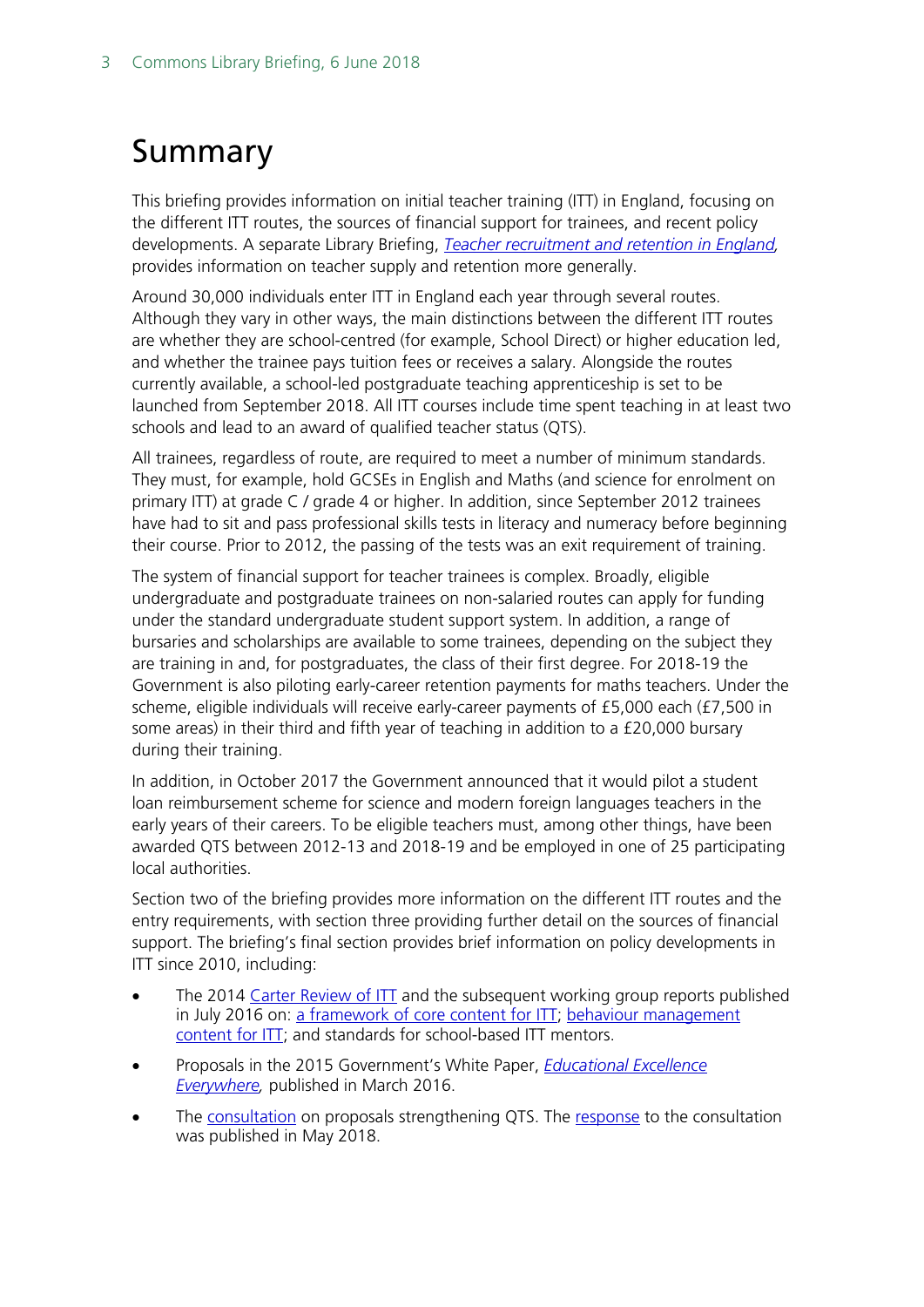## <span id="page-3-0"></span>1. Introduction

### <span id="page-3-1"></span>1.1 Qualified Teacher Status

Teachers in local authority maintained schools in England are required to have Qualified Teacher Status (QTS), although certain exemptions apply in relation to some staff (e.g. those employed as instructors). [1](#page-3-2)

The same general requirement to hold QTS is not in place for mainstream free schools and academies, unless their funding agreement requires it. If an academy's funding agreement does require the employment of qualified teachers, the Department for Education (DfE) may agree to relax the requirement if the school requests it. Of the 457,000 FTE teachers recorded in state funded schools in England in November [2](#page-3-3)016, 24,000 (5%) were unqualified.<sup>2</sup>

Even in academies, special educational needs coordinators and designated teachers for looked after children must have QTS. All teachers in special academies must also hold QTS.

Further information on the current requirements is provided in section 6.5.6 of the DfE's *[Governance Handbook](https://www.gov.uk/government/publications/governance-handbook)* (January 2017).

#### Awarding of QTS

The Teaching Regulation Agency (TRA), is responsible for the awarding of QTS, with the award usually made at the end of teacher training. Only accredited initial teacher training (ITT) providers can recommend trainees for QTS.

A [consultation](https://consult.education.gov.uk/teaching-profession-unit/strengthening-qts-and-improving-career-progression/supporting_documents/Strengthening%20Qualified%20Teacher%20Status%20and%20improving%20career%20progression%20for%20teachers%20consultation.pdf) launched by the Government in December 2017 proposed that QTS should be awarded following a two-year induction period as a new teacher rather than at the end of ITT. However, in its response to the consultation, published in May 2018, the Government stated that QTS would continue to be awarded at the end of ITT. Further information is provided in section 4.5 below.

#### **Box 1: Closure of the National College for Teaching and Leadership (NCTL)**

In November 2017, the Department for Education announced that the NCTL would close from April 2018, with its teacher recruitment functions merged into the DfE. A new executive agency, the Teaching Regulation Agency, has taken on the NCTL's functions relating to the regulation of the teaching profession, including the awarding of  $QTS$ .<sup>[3](#page-3-4)</sup>

The [Teachers' Standards](https://www.gov.uk/government/publications/teachers-standards) define the minimum level of practice expected of trainees and teachers from the point of being awarded QTS. They are also used to assess trainees working towards QTS, with DfE [guidance](https://www.gov.uk/government/uploads/system/uploads/attachment_data/file/301107/Teachers__Standards.pdf) stating that ITT providers should assess trainees against the standards

<span id="page-3-3"></span><span id="page-3-2"></span><sup>1</sup> *Education (Specified Work) (England) Regulations 2012*, SI 2012/762, Schedule 2. 2 Department for Education, *[School workforce in England: November 2016,](https://www.gov.uk/government/statistics/school-workforce-in-england-november-2016)* 20 July 2017, table 3a.

<span id="page-3-4"></span><sup>&</sup>lt;sup>3</sup> National College for Teaching and Leadership, TSM and initial teacher training [allocations: 2018 to 2019,](https://www.gov.uk/government/statistics/tsm-and-initial-teacher-training-allocations-2018-to-2019) last updated 30 November 2017.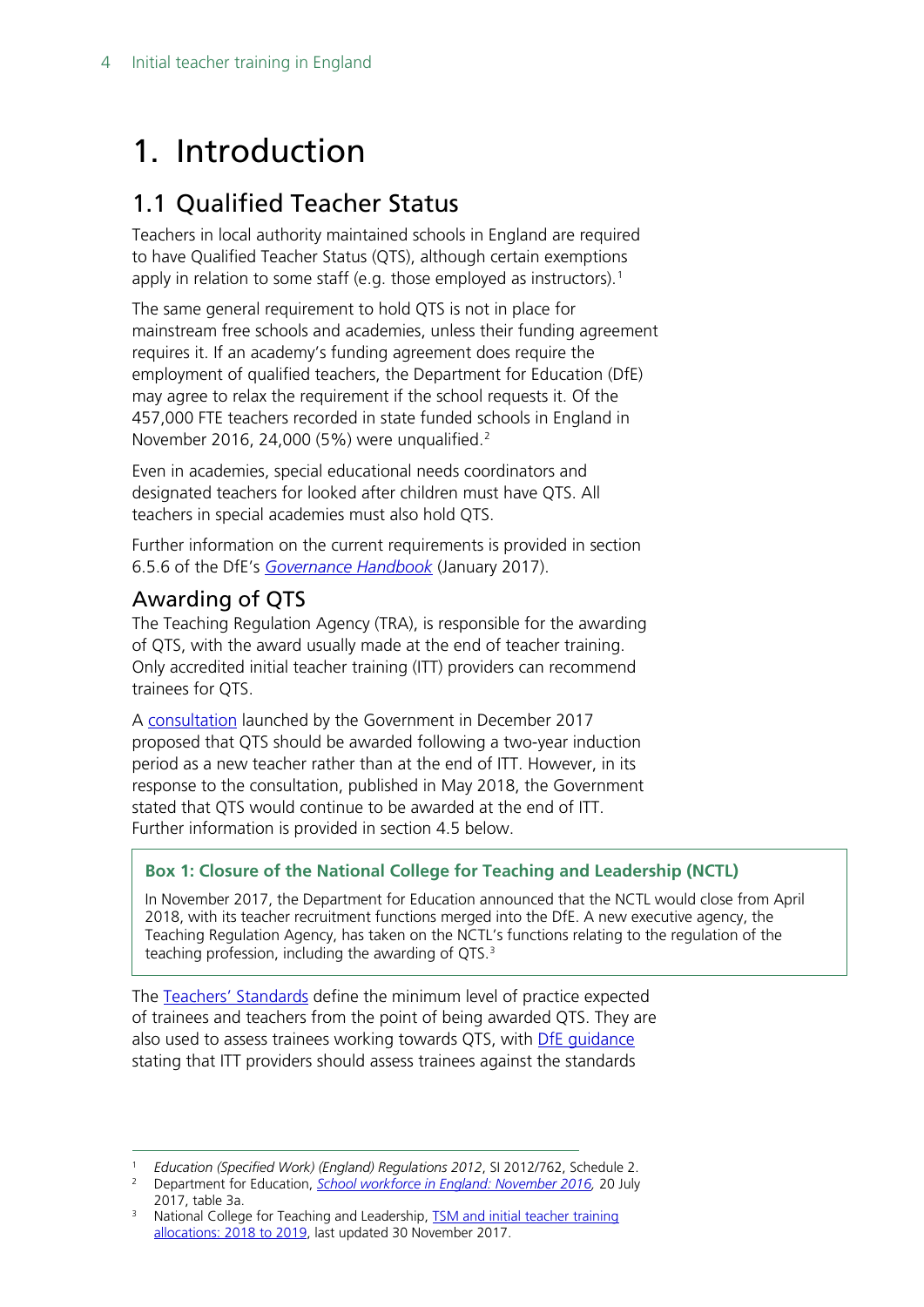"in a way that is consistent with what could reasonably be expected of a trainee teacher prior to the award of QTS".<sup>[4](#page-4-1)</sup>

A [framework of core content for ITT,](https://www.gov.uk/government/uploads/system/uploads/attachment_data/file/536890/Framework_Report_11_July_2016_Final.pdf) adopted by the DfE in July 2016 (see section 5.3 for further information), gives direction to ITT providers on what should be prioritised in order to ensure that their programmes enable trainees to meet the Teachers' Standards by the end of their ITT course. The framework is also intended to give trainees "a guide as to the level at which they should be expected to be meeting the standards at the end of their period of initial training."[5](#page-4-2)

Ofsted is responsible for inspecting all providers of ITT programmes leading to QTS. Further information is available in Ofsted's *[Initial teacher](https://www.gov.uk/government/uploads/system/uploads/attachment_data/file/459282/Initial_Teacher_Eduction_handbook_from_September_2015.pdf)  [education inspection handbook.](https://www.gov.uk/government/uploads/system/uploads/attachment_data/file/459282/Initial_Teacher_Eduction_handbook_from_September_2015.pdf)*

#### **Box 2: Qualified teachers from overseas**

Teachers who are fully qualified in the European Economic Area or, since 2012, Australia, Canada, New Zealand and the United States can be awarded QTS in England with no requirement for further training. In the 2016-17 financial year (the latest available data), 4,690 QTS awards were made to qualified teachers from the EEA – a decrease of 2% on the previous year, but an increase of 132% compared to 2010-11. Around 1,700 QTS awards were made to teachers from Australia, Canada, New Zealand and the United States in 201[6](#page-4-4)-17 – a 16% decrease on 2015-16 and a 1% increase compared to 2012-13.<sup>6</sup>

## <span id="page-4-0"></span>1.2 Allocation of ITT places

The DfE uses a statistical model – the Teacher Supply Model – to estimate the number of teacher trainees required in England in each subject and phase for one year in advance.<sup>[7](#page-4-3)</sup> These estimates are used to allocate training places to ITT providers and Schools Direct Lead Schools.

Changes have been made to the allocations process in recent years, involving the progressive removal of controls on recruitment for certain providers and subjects. For the 2018-19 academic year, ITT providers were invited to request training places "based on a realistic assessment of local need and minimum sustainability of their ITT programmes" The NCTL announced that fixed allocations would be given for undergraduate, Early Years, Teach First, postgraduate Physical Education and Primary School Direct (salaried) courses. Recruitment controls were lifted for all other postgraduate courses, meaning that ITT providers had automatic permission to recruit above the number of training places they initially requested, with no cap.

In addition, following on from a similar policy in the previous year, the top performing 25% of ITT providers were awarded multi-year allocations for postgraduate ITT places. These providers received a

<span id="page-4-1"></span> <sup>4</sup> Department for Education, *[Teachers' Standards: Guidance for school leaders, school](https://www.gov.uk/government/uploads/system/uploads/attachment_data/file/301107/Teachers__Standards.pdf)  [staff and governing bodies,](https://www.gov.uk/government/uploads/system/uploads/attachment_data/file/301107/Teachers__Standards.pdf)* July 2011, p6.

<span id="page-4-2"></span><sup>5</sup> *[A framework of core content for initial teacher training \(ITT\),](https://www.gov.uk/government/uploads/system/uploads/attachment_data/file/536890/Framework_Report_11_July_2016_Final.pdf)* July 2016.

<span id="page-4-4"></span><sup>6</sup> Department for Education, *[Initial teacher training: trainee number census –](https://www.gov.uk/government/statistics/initial-teacher-training-trainee-number-census-2017-to-2018) 2017 to [2018,](https://www.gov.uk/government/statistics/initial-teacher-training-trainee-number-census-2017-to-2018)* 30 November 2017, tables 8 & 8a.

<span id="page-4-3"></span><sup>7</sup> Department for Education, *[Initial teacher training census for the academic year 2016](https://www.gov.uk/government/statistics/initial-teacher-training-trainee-number-census-2016-to-2017)  to 2016*7, *[England](https://www.gov.uk/government/statistics/initial-teacher-training-trainee-number-census-2016-to-2017)*, 24 November 2016, pp3-4.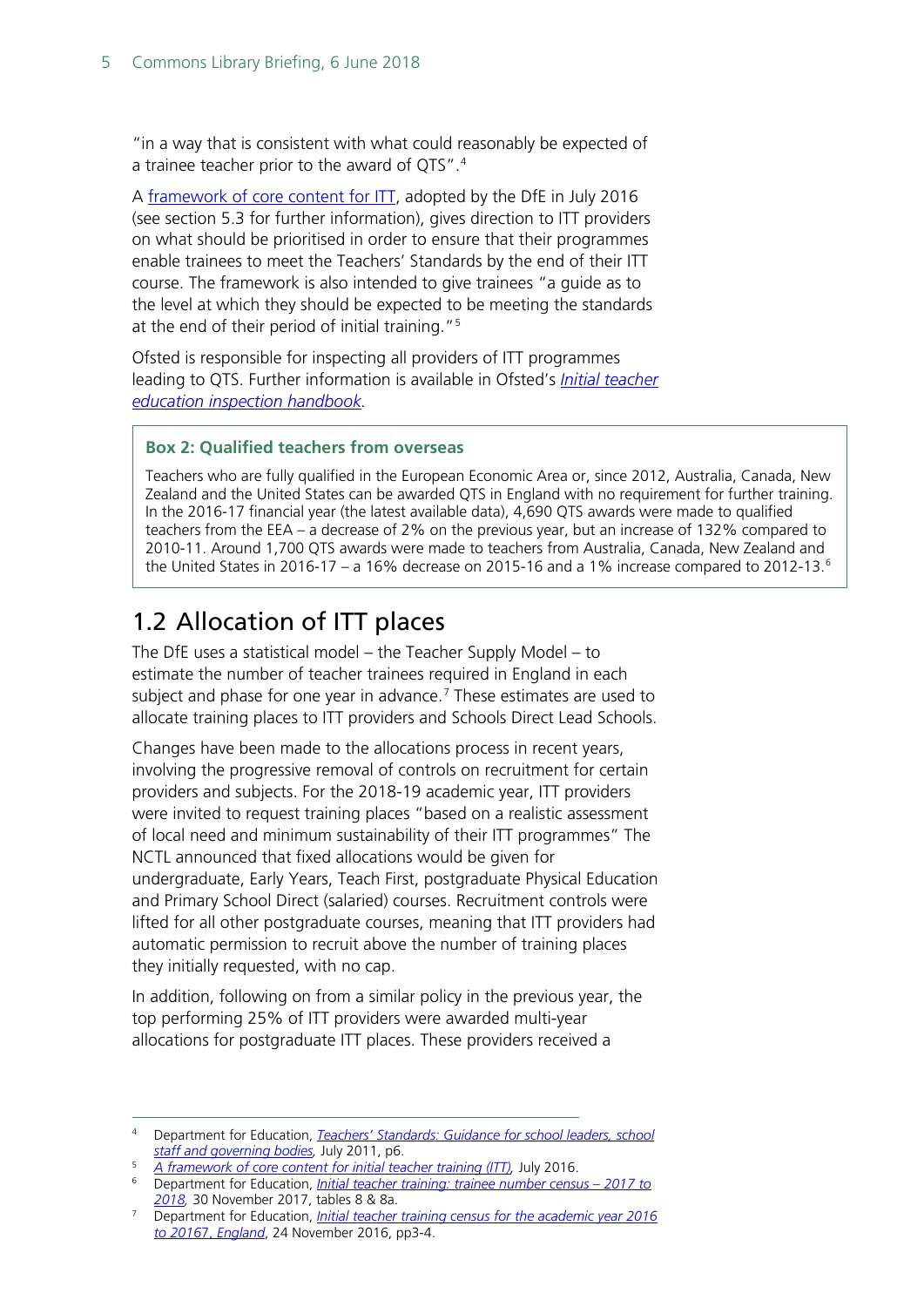baseline guarantee of their allocations for three years, up to and including the 2020 to 2021 academic year.<sup>[8](#page-5-2)</sup>

The DfE has confirmed that the approach to ITT allocations in 2019-20 will be the same as in  $2018-19.9$  $2018-19.9$  $2018-19.9$ 

## <span id="page-5-0"></span>2. Teacher training routes

Over 30,000 individuals enter one of several ITT routes each year. Although they vary in other ways, the main distinctions between the different ITT routes are whether they are 'school-centred' (for example, the School Direct programme and Teach First) or 'higher educationcentred' (for example, a university-based PGCE course), and whether the trainee pays tuition fees or receives a salary. All courses include time spent teaching in at least two schools and lead to QTS. They can also all (except undergraduate) include a postgraduate qualification, usually a Postgraduate Certificate of Education (PGCE).

The Department for Education's (DfE) [Get Into Teaching](https://getintoteaching.education.gov.uk/) website provides information on the different training routes. A summary of each is provided below.

#### **Box 3: Increasing focus on school-led provision**

The policy of recent governments has been to move toward "an increasingly school-led ITT system."<sup>[10](#page-5-4)</sup> In line with this, the general trend has been an increasing proportion of trainees entering school-led routes. 53% of the 27,000 entrants to postgraduate ITT in 2017-18 were on school-led routes. The proportion enrolling on postgraduate ITT courses at higher education institutions was 47%.[11](#page-5-5) It has been suggested by some that the increasing focus on school-led routes could bring into question the sustainability of some university-centred provision.<sup>[12](#page-5-6)</sup> In response, the 2015 Government stated that "a school-led system does not mean a university-excluded system" and emphasised the collaboration between schools and universities in most School Direct courses.<sup>[13](#page-5-7)</sup>

In a February 2016 report, *[Training new teachers,](https://www.nao.org.uk/wp-content/uploads/2016/02/Training-new-teachers.pdf)* the National Audit Office stated that the DfE and the NCTL "have increased the supply of school-led training while keeping universities in the market". It added that the NCTL's engagement with universities and schools had been successful, "with large numbers of new entrants to the market and few exits by university providers." The report did note, however, that the NCTL had not assessed the risk of a mismatch between the supply and demand of training places in certain geographic areas when deciding how to grow the market.[14](#page-5-8)

## <span id="page-5-1"></span>2.1 Higher education institution-led training

Universities and colleges offer teacher training courses for both graduates and undergraduates.

<span id="page-5-2"></span> <sup>8</sup> NCTL, *[The allocation of initial teacher training places Methodology for the 2017 to](https://www.gov.uk/government/uploads/system/uploads/attachment_data/file/556735/The_allocation_of_initial_teacher_training_places_2017-18.pdf)  [2018 academic year,](https://www.gov.uk/government/uploads/system/uploads/attachment_data/file/556735/The_allocation_of_initial_teacher_training_places_2017-18.pdf)* September 2016, pp3-4.

<span id="page-5-4"></span><span id="page-5-3"></span><sup>9</sup> Department for Education, *[Teacher Recruitment Bulletin: May 2018](https://www.gov.uk/government/publications/teacher-recruitment-bulletin/teacher-recruitment-bulletin-may-2018)*, 6 June 2018.

<sup>10</sup> Department for Education, *[Educational Excellence Everywhere,](https://www.gov.uk/government/publications/educational-excellence-everywhere)* March 2016, p28.

<span id="page-5-5"></span><sup>11</sup> Department for Education, *[Initial teacher training: trainee number census –](https://www.gov.uk/government/statistics/initial-teacher-training-trainee-number-census-2017-to-2018) 2017 to [2018,](https://www.gov.uk/government/statistics/initial-teacher-training-trainee-number-census-2017-to-2018)* November 2017, table 1a.

<span id="page-5-6"></span><sup>12</sup> For example, see Universities UK, *[The impact of initial teacher training reforms on](http://www.universitiesuk.ac.uk/policy-and-analysis/reports/Pages/impact-of-initial-teacher-training-reforms.aspx)  [English higher education institutions,](http://www.universitiesuk.ac.uk/policy-and-analysis/reports/Pages/impact-of-initial-teacher-training-reforms.aspx)* October 2014, p2; and [Teacher training](http://schoolsweek.co.uk/nctl-registration-changes-pit-teacher-training-providers-against-each-other/)  [changes will pit providers against each other,](http://schoolsweek.co.uk/nctl-registration-changes-pit-teacher-training-providers-against-each-other/) in Schools Week, 23 June 2015.

<span id="page-5-7"></span><sup>13</sup> [HL Deb 4 November 2015 c1634-5.](https://hansard.parliament.uk/Lords/2015-11-04/debates/15110439000439/TeacherTraining)

<span id="page-5-8"></span><sup>14</sup> National Audit Office, *[Training new teachers,](https://www.nao.org.uk/wp-content/uploads/2016/02/Training-new-teachers.pdf)* HC798, February 2016, p37.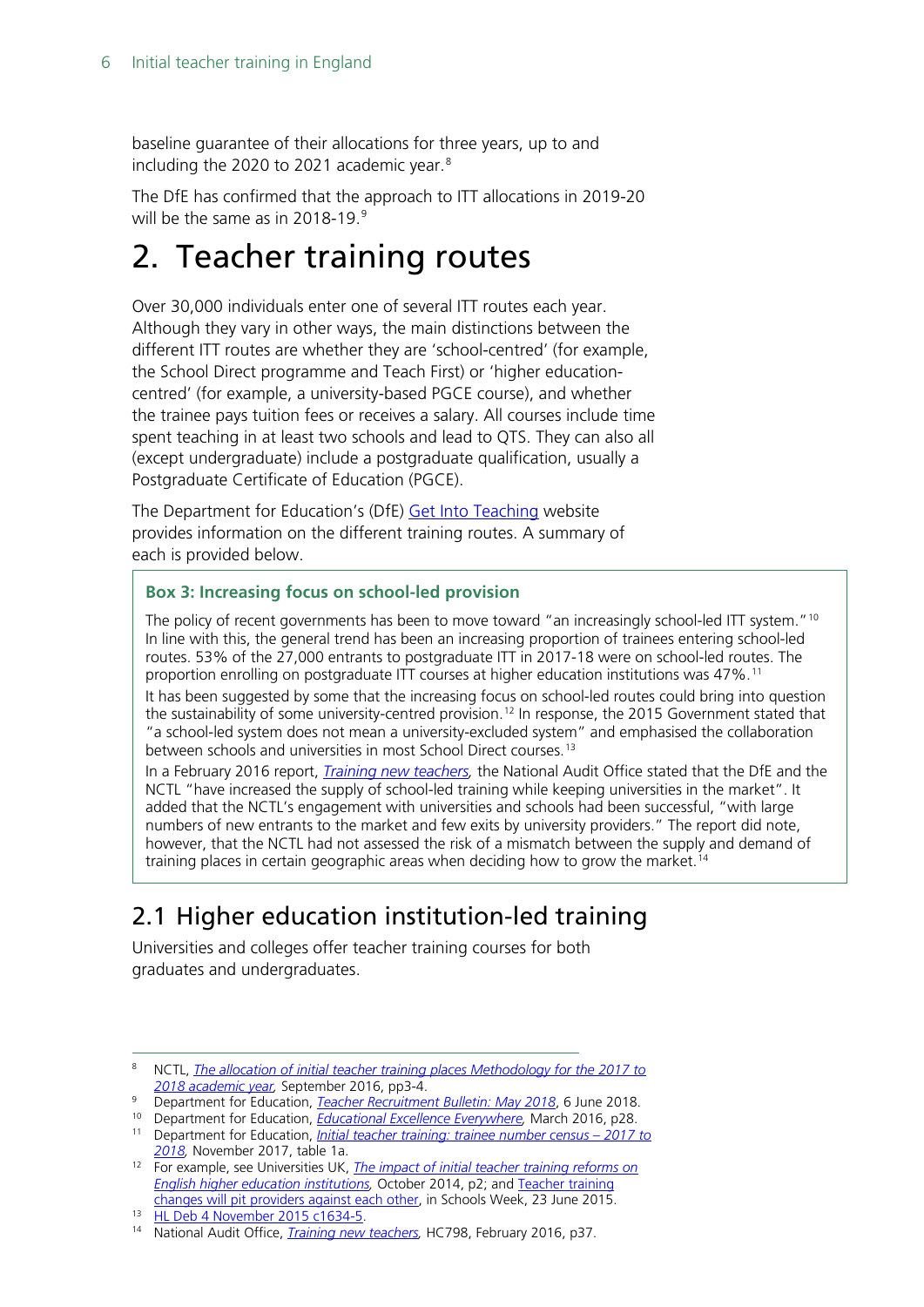#### <span id="page-6-0"></span>Undergraduate teacher training

There are three types of undergraduate degrees that lead to QTS, all of which generally last 3-4 years (full time):

- Bachelor of Education (Bed) degrees: most common for undergraduates hoping to become primary school teachers.
- Bachelor of Arts (BA) or Bachelor of Science (BSc) degrees: most common for individuals hoping to become secondary school teachers.

There are also now a limited number of undergraduate degrees that allow the student to incorporate teacher training partway through the degree course, after an experience of classroom teaching. Successful students graduate with both a degree in their chosen subject and a recommendation for QTS. The length of the degree course is unaffected as the school placements are incorporated within the original course length. Degrees with QTS opt-in all focus on secondary school teaching and BA, BSc and Integrated Masters courses are available. A [list of](https://getintoteaching.education.gov.uk/explore-my-options/teacher-training-routes/university-led-training/university-led-undergraduate-training/degrees-with-opt-in-qts)  [universities offering these courses](https://getintoteaching.education.gov.uk/explore-my-options/teacher-training-routes/university-led-training/university-led-undergraduate-training/degrees-with-opt-in-qts) is available on the Get Into Teaching website.

#### <span id="page-6-1"></span>Postgraduate teacher training

Postgraduate teacher training courses last one year (full-time) and lead to QTS and a postgraduate qualification, usually a [Post-Graduate](https://getintoteaching.education.gov.uk/explore-my-options/teacher-training-routes/pgce)  [Certificate in Education](https://getintoteaching.education.gov.uk/explore-my-options/teacher-training-routes/pgce) (PGCE). As well as studying at university or college, trainees also spend a minimum of 24 weeks in placement schools.

## <span id="page-6-2"></span>2.2 School-led routes

There are currently two main categories of school-led ITT routes for graduates in England: School Direct and School-Centred Initial Teacher Training (SCITT). A teaching apprenticeship is also set to be introduced from September 2018.

#### <span id="page-6-3"></span>School Direct

The School Direct programme accepted its first cohort of students in September 2012, and since then governments have encouraged a substantial increase in the number of places available.

School Direct courses are designed by schools in partnership with a university or a school-centred initial teacher training (SCITT) provider who certify successful trainees. Candidates are recruited as trainees by the School Direct Lead School. Courses generally last one year.

Two types of School Direct training places are available: School Direct (tuition fee) and School Direct (salaried). The latter of these replaced the earlier Graduate Teaching Programme, which was closed to new applicants in October 2012.

As the name suggests, trainees on the School Direct (tuition fee) route are required to pay tuition fees and are eligible for the standard student support package along with any bursaries and scholarships where available (see section four below).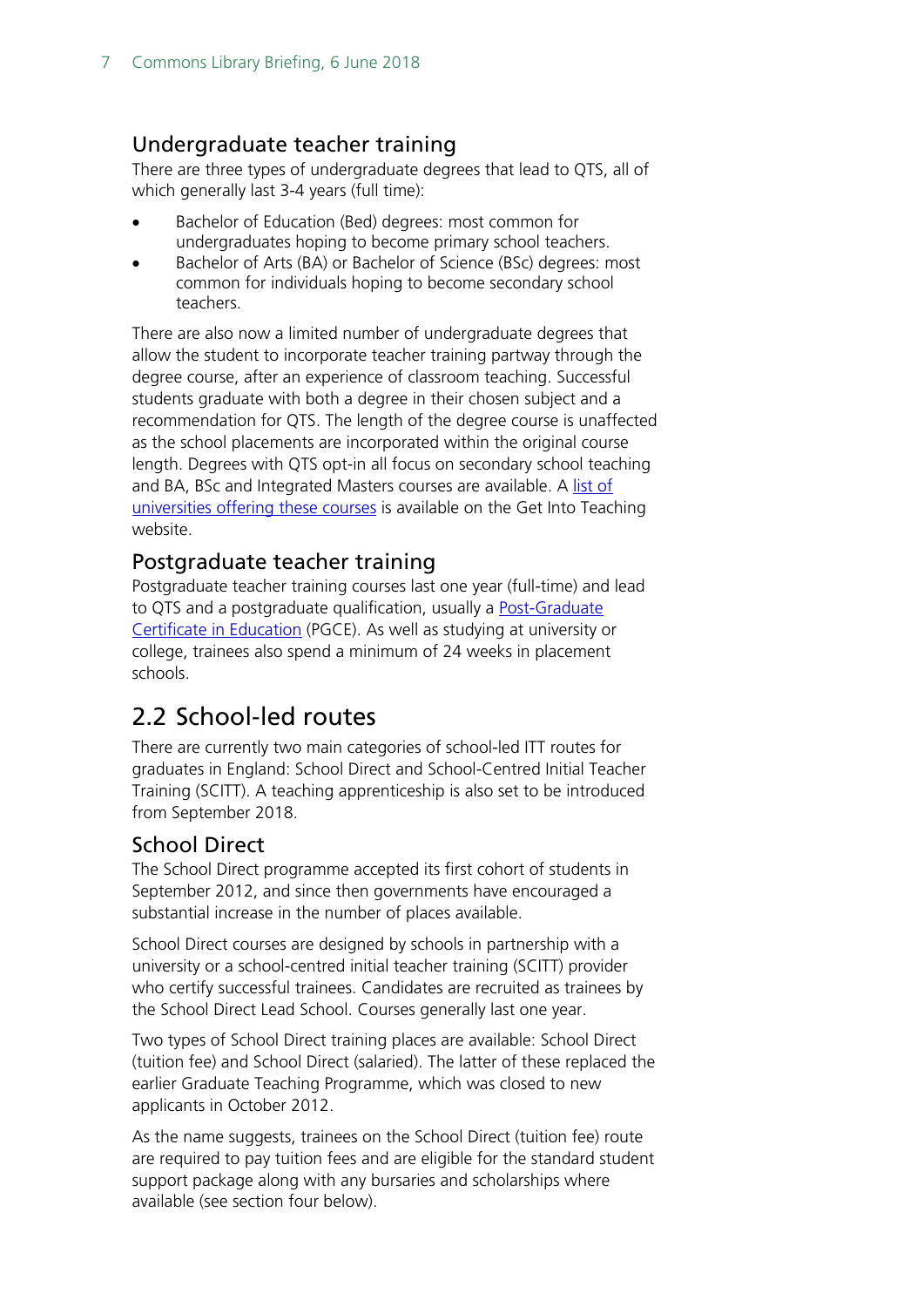Candidates for School Direct (salaried) are generally expected to have three or more years' work experience, which does not have to be in an educational setting. Schools can, however, decide to accept applications from individuals with less experience in order to attract candidates in hard to fill subjects.<sup>[15](#page-7-2)</sup> Individuals are employed as an unqualified teacher and are paid a salary while they train, the level of which is dependent on the school and the subject they teach.<sup>[16](#page-7-3)</sup> They are not eligible for student support funding, bursaries or scholarships.

#### <span id="page-7-0"></span>School-centred initial teacher training (SCITT)

School-centred initial teacher training (SCITT) courses are designed and delivered by groups of schools that have been given government approval to run their own ITT. They are similar to the School Direct (tuition fee) route.

Students are usually based in one school from the consortium – the lead school – while completing teaching practices at others within the group. As with the School Direct (tuition fee) route, courses generally last for one academic year full-time and result in QTS. Many also award a PGCE from a university.<sup>[17](#page-7-4)</sup>

#### **Box 4: Assessment only route to QTS**

Experienced teachers with a degree can achieve QTS without having to do any further training through the assessment only route. This is only available to unqualified teachers who have taught in at least two schools and have taken the professional skills tests (see section 2.5). To achieve QTS through the assessment only route, individuals are required to present evidence that they meet the QTS standards. Their teaching is assessed in a school by an accredited assessment only provider. Further information is available on the [Get Into Teaching website](https://getintoteaching.education.gov.uk/explore-my-options/teacher-training-routes/specialist-training-options/assessment-only) and on the Gov.uk website at: [Assessment only route to](https://www.gov.uk/government/publications/the-assessment-only-route-to-qts)  [QTS.](https://www.gov.uk/government/publications/the-assessment-only-route-to-qts)

Concerns have been raised that the assessment only route may be being used as a shortcut to QTS, with some providers allowing teaching assistants without the necessary teaching experience to qualify as teachers.[18](#page-7-6)

#### <span id="page-7-1"></span>Teacher apprenticeships

Following a commitment in the party's 2017 manifesto that a Conservative government would "ensure that teaching assistants can become qualified teachers…via a degree apprenticeship route", in October 2017 the Government announced that a postgraduate teaching apprenticeship would be launched in September 2018.<sup>[19](#page-7-5)</sup>

The apprenticeship will be a school-led ITT route that will mirror the entry criteria and course content current required of all other teacher

<span id="page-7-2"></span><sup>&</sup>lt;sup>15</sup> School Direct: quidance for lead schools, National College for Teaching and Leadership, last updated 9 July 2015.

<span id="page-7-3"></span><sup>&</sup>lt;sup>16</sup> School Direct partnerships are required to meet the full costs of training to qualified teacher status (QTS) and the trainee's salary as they are employed whilst undertaking their training. Grant funding is provided by the NCTL to School Direct lead schools to cover training costs and to subsidise the trainee salaries. For further information, see the NCTL's [School Direct \(salaried\) funding manual.](https://www.gov.uk/government/uploads/system/uploads/attachment_data/file/556660/school-direct-funding-manual-2017-to-2018.pdf)

<span id="page-7-4"></span><sup>17</sup> [School-led teacher training,](http://www.ucas.com/how-it-all-works/teacher-training/postgraduate-routes-teaching/training-in-schools) UCAS; and [SCITT,](https://getintoteaching.education.gov.uk/explore-my-options/training/scitt) Get Into Teaching, last accessed 6 June 2017.

<span id="page-7-6"></span><sup>18</sup> [Teaching assistants allowed to gain QTS through assessment-only route,](https://schoolsweek.co.uk/teaching-assistants-allowed-to-gain-qts-through-assessment-only-route/) *Schools Week,* 4 November 2017.

<span id="page-7-5"></span><sup>19</sup> Conservative Party, *[Forward, Together: The Conservative and Unionist Party](https://s3.eu-west-2.amazonaws.com/manifesto2017/Manifesto2017.pdf)  [Manifesto 2017,](https://s3.eu-west-2.amazonaws.com/manifesto2017/Manifesto2017.pdf)* May 2017, p53.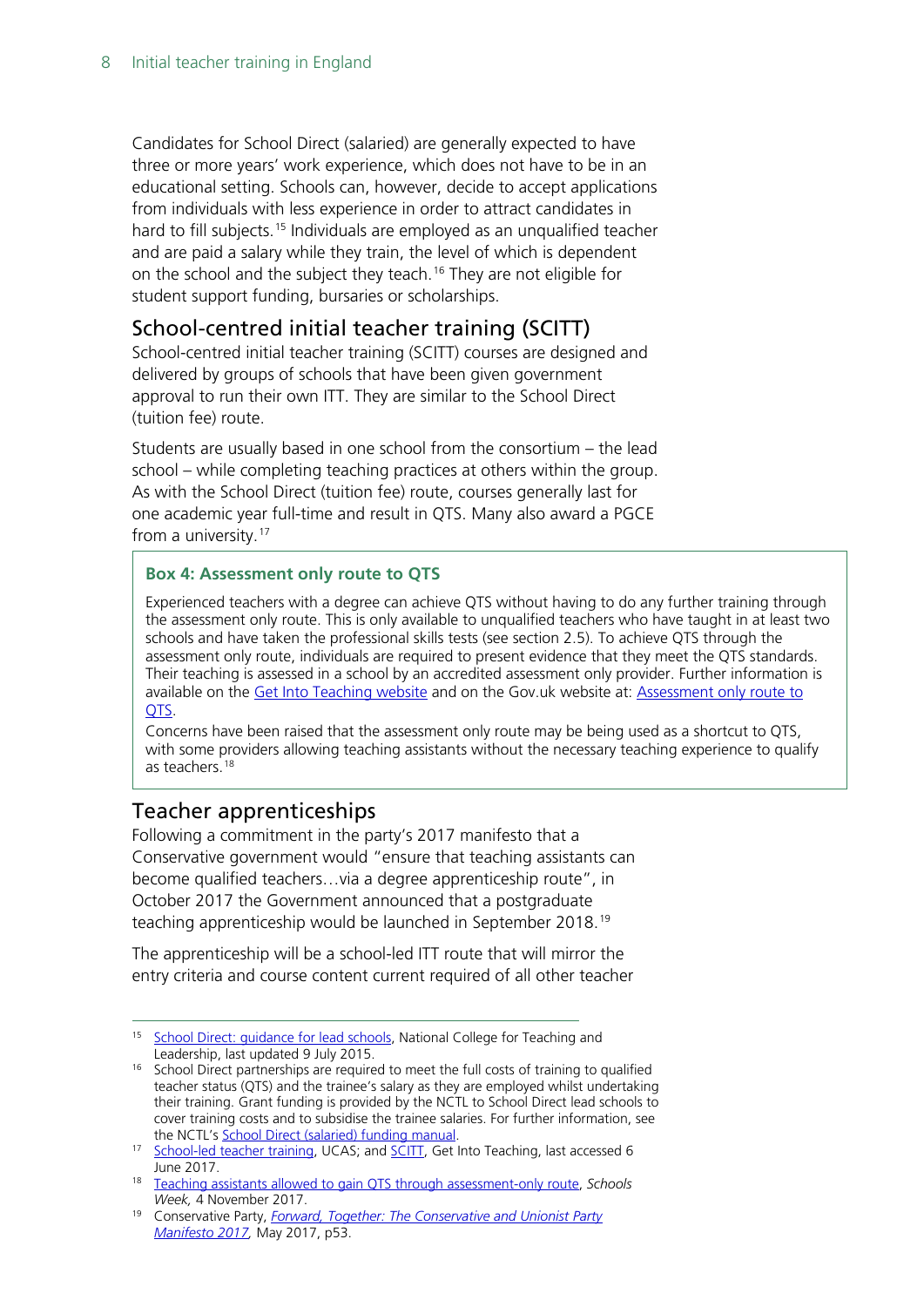trainees. The apprenticeship will run in parallel with other ITT routes and all apprentices will be paid as unqualified teachers.<sup>[20](#page-8-1)</sup>

[Guidance p](https://www.gov.uk/guidance/postgraduate-teaching-apprenticeships-guidance-for-providers)ublished by the DfE provides further information, including that:

- To be eligible, applicants must have a UK degree or a recognised equivalent qualification.
- ITT providers and schools will decide the overall structure of the apprenticeship, but the apprentice must spend 20% of their time in off-the-job training.
- Apprentices will work towards attaining QTS, and will need to meet the [apprenticeship standard](https://www.gov.uk/government/publications/apprenticeship-standard-teacher-approved-for-delivery) and pass an [end-point](file://hpap03f/DIS/Shares/Publications/Standard%20Notes/Final%20-%20SPS/v)[assessment](file://hpap03f/DIS/Shares/Publications/Standard%20Notes/Final%20-%20SPS/v) as required for all apprentices.
- Schools will employ apprentices, but only accredited ITT providers can deliver the off-the-job-training.
- Employers that pay the apprenticeship levy will be able to use up to £9,000 of funding from their apprenticeship service account to cover the cost of training and assessing the apprentice. Schools that do not pay the levy will receive Government funding to cover up to 90% of training costs. $21$

#### **Box 5: Education Committee report**

In February 2017, the Education Committee published a report on the recruitment and retention of [teachers.](https://www.publications.parliament.uk/pa/cm201617/cmselect/cmeduc/638/638.pdf) The report mainly focused on broader issues of teacher supply, but concerning ITT it stated that the "number of different routes into teaching are not always well understood by applicants and can be confusing". It added that "the absence of a central application system for school-led ITT leads to inefficient application systems and does little to address regional shortages".<sup>[22](#page-8-3)</sup>

In its response, the 2015 Government recognised "that there is more to do to help candidates navigate the options available to them" and set out the work it was doing to "improve the support available and to simplify the teacher training application process." It also noted the large number of school-based training providers in the ITT marketplace and encouraged them to work collaboratively at a regional level to "provide candidates with a more coherent view of the market."<sup>[23](#page-8-4)</sup>

### <span id="page-8-0"></span>2.3 Part-time and accelerated training

Although the majority of trainees take ITT courses full-time, accelerated and part-time courses are also available.

A limited number of accelerated courses are available under both the School Direct (tuition fee) and SCITT routes, which allow for QTS to be achieved in two terms rather than a year. A list of ITT providers offering [accelerated courses](https://getintoteaching.education.gov.uk/explore-my-options/teacher-training-routes/accelerated-courses) in maths and physics (and in one case also modern foreign languages, biology and chemistry) is available on the Get Into Teaching website.

Part-time courses are available under both university-led and school-led routes. Under the courses, training is spread over a longer period,

<span id="page-8-1"></span><sup>&</sup>lt;sup>20</sup> [New route into classroom for aspiring teachers,](https://www.gov.uk/government/news/new-route-into-classroom-for-aspiring-teachers) Department for Education, 19 October 2017.

<span id="page-8-2"></span><sup>21</sup> National College for Teaching and Leadership, *[Postgraduate teaching](https://www.gov.uk/guidance/postgraduate-teaching-apprenticeships-guidance-for-providers)  [apprenticeships: guidance for providers and schools,](https://www.gov.uk/guidance/postgraduate-teaching-apprenticeships-guidance-for-providers)* last updated 3 November 2017.

<span id="page-8-3"></span><sup>&</sup>lt;sup>22</sup> Education Committee, *Recruitment and retention of teachers*, February 2017, HC199, pp9-10.

<span id="page-8-4"></span><sup>23</sup> Education Committee, *Recruitment [and retention of teachers: Government](https://www.publications.parliament.uk/pa/cm201617/cmselect/cmeduc/638/638.pdf)  [Response to the Committee's Fifth Report](https://www.publications.parliament.uk/pa/cm201617/cmselect/cmeduc/638/638.pdf)*, May 2017, HC 638, pp4-5.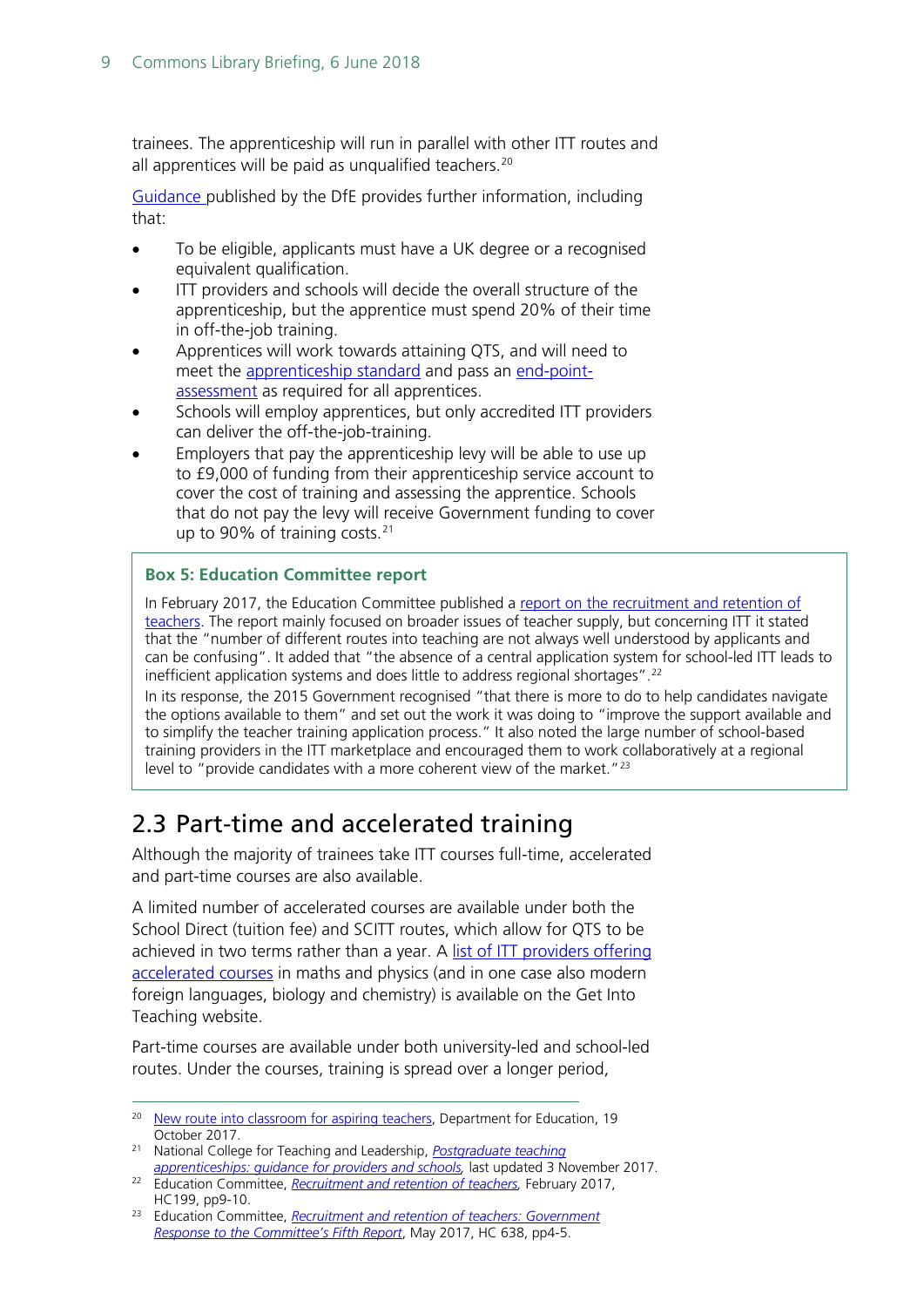usually two years. A list of providers offering secondary part-time courses, and information on how to find providers offering primary part-time courses is available on the Get Into Teaching website at: **Part**[time courses.](https://getintoteaching.education.gov.uk/explore-my-options/teacher-training-routes/part-time-courses)

## <span id="page-9-0"></span>2.4 Specialist training routes

#### <span id="page-9-1"></span>Teach First

Teach First is a charity that since 2002 has run a two-year Leadership Development Programme for individuals interested in an employmentbased route into teaching. There were 1,300 entrants to the Teach First training route in 2017-18, 5% of the year's total number of postgraduate ITT entrants.[24](#page-9-3)

Originally focused in London and secondary schools only, Teach First now recruits both primary and secondary trainees and operates in regions throughout England and Wales. In February 2017, it announced that it would be increasing the proportion of trainees teaching in the first six opportunity areas (Blackpool, Derby, Norwich, Oldham, Scarborough, and West Somerset).<sup>[25](#page-9-4)</sup>

Under the Leadership Development Programme, trainees receive five weeks of training at a summer institute before teaching in a school in a low-income community for two years, first as an unqualified teacher and then as a NQT during the second year. Trainees are paid a full-time [salary](http://graduates.teachfirst.org.uk/leadership-development-programme/salary-benefits) and gain a Postgraduate Diploma in Education (PGDE). They are also given the opportunity to work towards a Masters qualification after they have achieved QTS and the PGDE.

To be eligible for the Leadership Development Programme, candidates must have a 2:1 degree or higher and be willing to work in any of the Teach First regions. Further information is available on the Teach First website at: [Leadership Development Programme.](http://graduates.teachfirst.org.uk/leadership-development-programme)

#### <span id="page-9-2"></span>Troops to Teachers

Shortly after the 2010 general election, the Coalition Government announced that it would develop a 'Troops to Teachers' programme to encourage more ex-service personnel to train as teachers.<sup>[26](#page-9-5)</sup> A similar initiative, also called Troops to Teachers, has been running in the United States since 1984.

The programme was a two-year employment-based route open to service leavers who did not hold a first degree, which led to the award of an honours degree with QTS. It operated England-wide and was delivered by the [University of Brighton](https://www.brighton.ac.uk/courses/study/troops-to-teachers-non-graduate-programme.aspx) in partnership with schools and other universities.

During their training, individuals worked in a school for four days a week, with university training one day a week. They were not required

<span id="page-9-3"></span> <sup>24</sup> Department for Education, *[Initial teacher training: trainee number census –](https://www.gov.uk/government/statistics/initial-teacher-training-trainee-number-census-2016-to-2017) 2016 to [2017,](https://www.gov.uk/government/statistics/initial-teacher-training-trainee-number-census-2016-to-2017)* November 2016.

<span id="page-9-4"></span><sup>25</sup> [Teach First plans 40% growth in social opportunity areas,](http://schoolsweek.co.uk/teach-first-to-move-40-of-trainees-to-social-opportunity-areas/) *Schools Week,* 11 February 2017.

<span id="page-9-5"></span><sup>26</sup> Department for Education, *[The Importance of Teaching –](https://www.education.gov.uk/publications/eOrderingDownload/CM-7980.pdf) The Schools White Paper [2010](https://www.education.gov.uk/publications/eOrderingDownload/CM-7980.pdf)*, November 2010, Cm 7980, p22, para 2.15.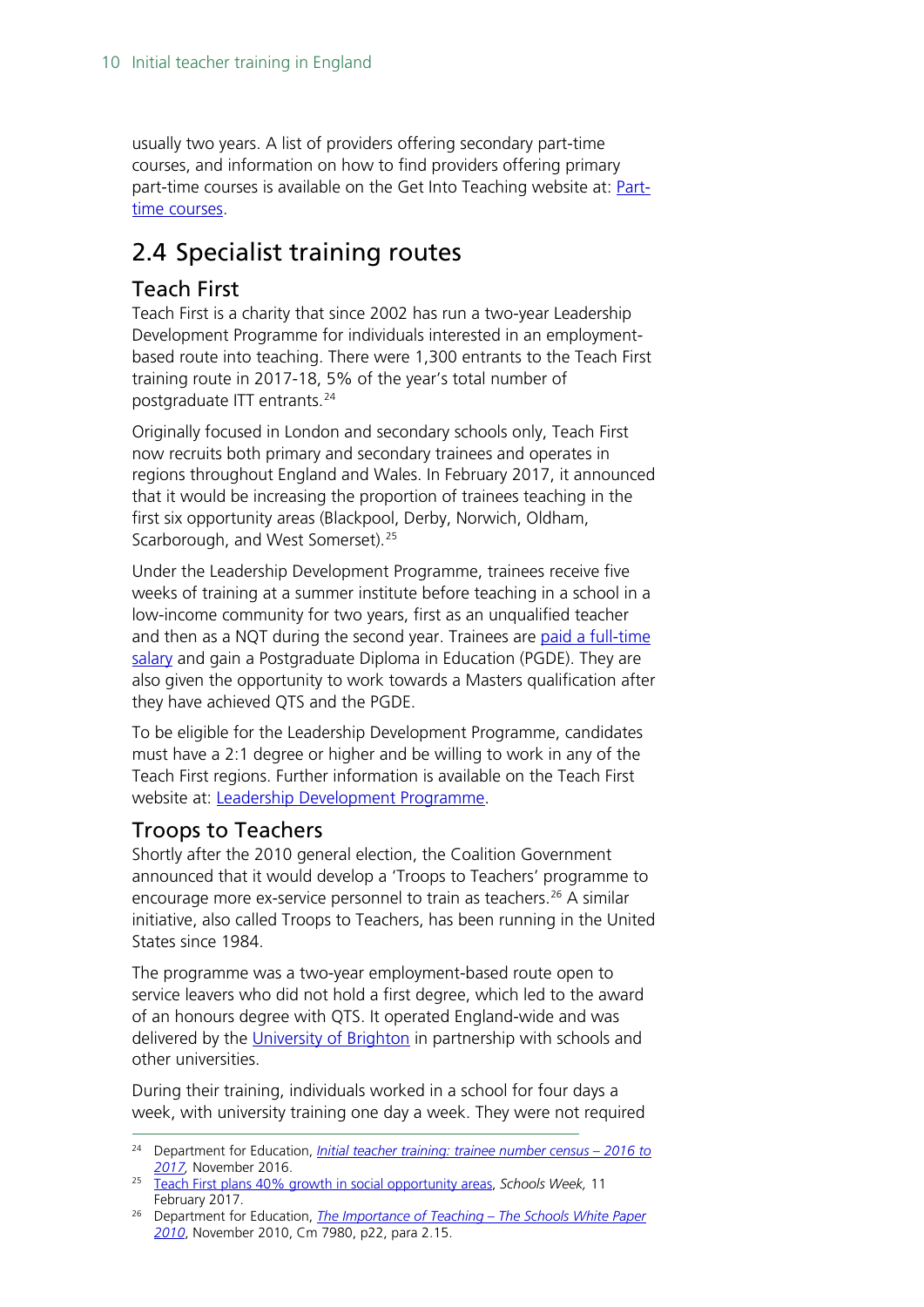to pay tuition fees and were paid a minimum salary of 80% (Monday to Thursday) of the unqualified teacher salary.

From 2019, the Troops to Teachers Programme will cease to exist. It has been replaced instead with bursaries for service leavers entering teacher training (see below).

#### **Box 6: Numbers of Troops to Teachers trainees**

A response to a parliamentary question in May 2018 stated that the 106 people had become qualified teachers under the programme up to that point.<sup>27</sup> An earlier parliamentary question response, from November 2016, provided the statistics on the number of trainees under the programme broken down by cohorts:

- Two cohorts of trainees had completed the Troops to Teachers programme by November 2016. In the first cohort (January 2014), 41 trainees began the programme and 29 qualified as teachers. In the second cohort (September 2014) 40 of 52 entrants qualified as teachers.
- Of the two uncomplete cohorts, 51 trainees entered the programme in September 2015 (cohort three) and 100 joined cohort four in September 2016.<sup>[28](#page-10-6)</sup>

#### <span id="page-10-0"></span>Troops to Teachers Bursary

The Government has announced that from September 2018 bursaries of £40,000 will be available for ex-service personnel to train as teachers. The bursary will be available to eligible veterans who study for an undergraduate degree with QTS in England in secondary biology, physics, chemistry, computing, maths or modern foreign languages. The bursary will be paid in monthly instalments during the final two years of the course.<sup>[29](#page-10-2)</sup> It has been reported that the money will not be recouped if veterans do not enter teaching after completing their degree. $30$ 

To be eligible, a person must, among other things:

- not already have an undergraduate degree; and
- have left full time employment in the British Army, Royal Air Force or Royal Navy in the last five years.

The bursary will replace the existing Troops to Teachers Programme (see above). The Government has stated that the bursary will give veterans greater flexibility by "enabling them to train with any Initial Teacher Training provider."[31](#page-10-4)

Further information is available on the Get Into Teaching website at: [Troops to Teachers.](https://getintoteaching.education.gov.uk/explore-my-options/teacher-training-routes/specialist-training-options/troops-to-teachers)

#### <span id="page-10-1"></span>Researchers in schools

Researchers in Schools (RIS) is an employment-based teacher training programme delivered by the charity, The Brilliant Club, for individuals who have completed or are finishing a PhD.

<span id="page-10-5"></span><sup>&</sup>lt;sup>27</sup> [PQ 146147,](https://www.parliament.uk/written-questions-answers-statements/written-question/commons/2018-05-21/146147) 30 May 2018.

<span id="page-10-6"></span><sup>&</sup>lt;sup>28</sup> PQ [52876,](http://www.parliament.uk/written-questions-answers-statements/written-question/commons/2016-11-14/52876) 22 November 2016; and [PQ 37618,](http://www.parliament.uk/written-questions-answers-statements/written-question/commons/2016-05-19/37618) 24 May 2016.

<span id="page-10-2"></span><sup>&</sup>lt;sup>29</sup> Troops to Teachers - [undergraduate initial teacher training bursary,](https://getintoteaching.education.gov.uk/explore-my-options/teacher-training-routes/university-led-training/university-led-undergraduate-training/troops-bursary) Troops to Teachers, last accessed 26 March 2018.

<span id="page-10-3"></span><sup>&</sup>lt;sup>30</sup> [£40k bursaries for veterans to replace doomed £10m Troops to Teachers scheme,](https://schoolsweek.co.uk/40k-bursaries-for-veterans-to-replace-doomed-10m-troops-to-teachers-scheme/) *Schools Week,* 6 March 2018.

<span id="page-10-4"></span><sup>&</sup>lt;sup>31</sup> [New bursary to get veterans into teaching,](https://www.gov.uk/government/news/new-bursary-to-get-veterans-into-teaching) Department for Education, 6 March 2018.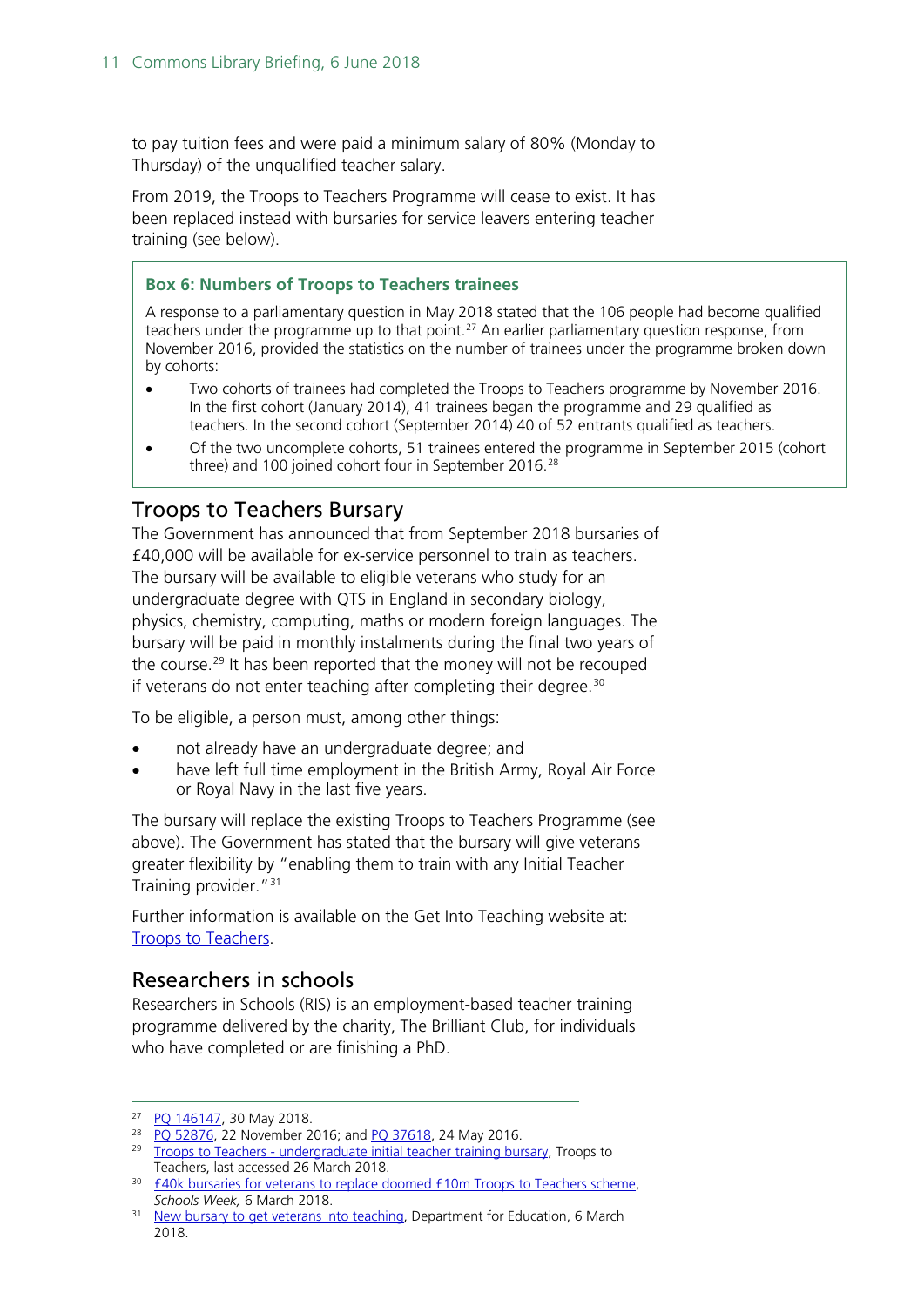The programme runs over an initial two years, with trainees achieving QTS in their first year and completing their NQT year by the end of year two. In an optional third year, participants continue teaching and are eligible to undertake a leadership qualification.

As part of the programme, trainees have one day a week off timetable to work towards the RIS aims (to increase and disseminate subject expertise, to promote research, and to champion university access). This includes delivering Uni pathways – interventions aimed at supporting pupils from under-represented groups to successfully apply for university – and carrying out their own educational or academic research and maintaining their academic profile.

More information is available on the [Researchers in Schools website.](http://www.researchersinschools.org/our-work/programme-overview/)

#### **Maths and Physics Chairs programme**

The Government-supported Maths and Physics Chairs Programme is part of RIS and was launched in May 2014. The programme is similar to RIS but is targeted specifically at postdoctoral maths and physics trainees and the third year of the programme is compulsory rather than optional. In addition, the DfE funds a salary uplift of £13,000 on top of what other RIS trainees receive.<sup>[32](#page-11-0)</sup>

More information is available on the Get Into Teaching website at: [Researchers in Schools: Maths and Physics Chairs programme.](https://getintoteaching.education.gov.uk/explore-my-options/teacher-training-routes/specialist-training-options/researchers-in-schools)

#### **Box 7: Newly Qualified Teachers Survey 2016**

Between May and July 2016, the NCTL surveyed a sample of NQTs who had successfully completed ITT in the 2014-15 academic year about the quality and effectiveness of their training. The [results of the](https://www.gov.uk/government/publications/newly-qualified-teachers-nqts-annual-survey-2016)  [survey](https://www.gov.uk/government/publications/newly-qualified-teachers-nqts-annual-survey-2016) were published in November 2016. The findings included:

- The "great majority" of NQTs were satisfied with the ITT they received, with a "clear majority" on all routes giving positive ratings of the quality of their training.<sup>[33](#page-11-1)</sup>
- There are "consistent differences by route", with the following ranking from highest to lowest rated based on the survey's quality metrics:
	- ─ SCITT-led postgraduate
	- SCITT-led School Direct (fee)
	- HEI-led postgraduate/undergraduate
	- ─ HEI-led School Direct (fee/salaried)
	- ─ Teach First
- Interpreting results is difficult as different routes attract different types of candidate, meaning that "variations could reflect cohort differences as much as the quality of training." In particular, Teach First is quite distinct and so comparisons with other routes "should be made with caution."[34](#page-11-2)

The majority of NQTs felt prepared for most aspects of teaching, but less so for catering for pupils with specific needs – such as SEN or English as an Additional Language. $35$ 

<span id="page-11-1"></span><span id="page-11-0"></span> <sup>32</sup> Researchers in Schools, *[Researchers Brochure 2018.](http://www.researchersinschools.org/wp-content/uploads/2016/11/RIS-Researchers-Brochure-2018.pdf)*

<sup>33</sup> National College for Teaching and Leadership, *[Newly Qualified Teachers: Annual](https://www.gov.uk/government/publications/newly-qualified-teachers-nqts-annual-survey-2016)  [Survey 2016,](https://www.gov.uk/government/publications/newly-qualified-teachers-nqts-annual-survey-2016)* November 2016, pp9-11.

<span id="page-11-2"></span> $34$  As above, p28.

<span id="page-11-3"></span><sup>&</sup>lt;sup>35</sup> As above, pp9-11.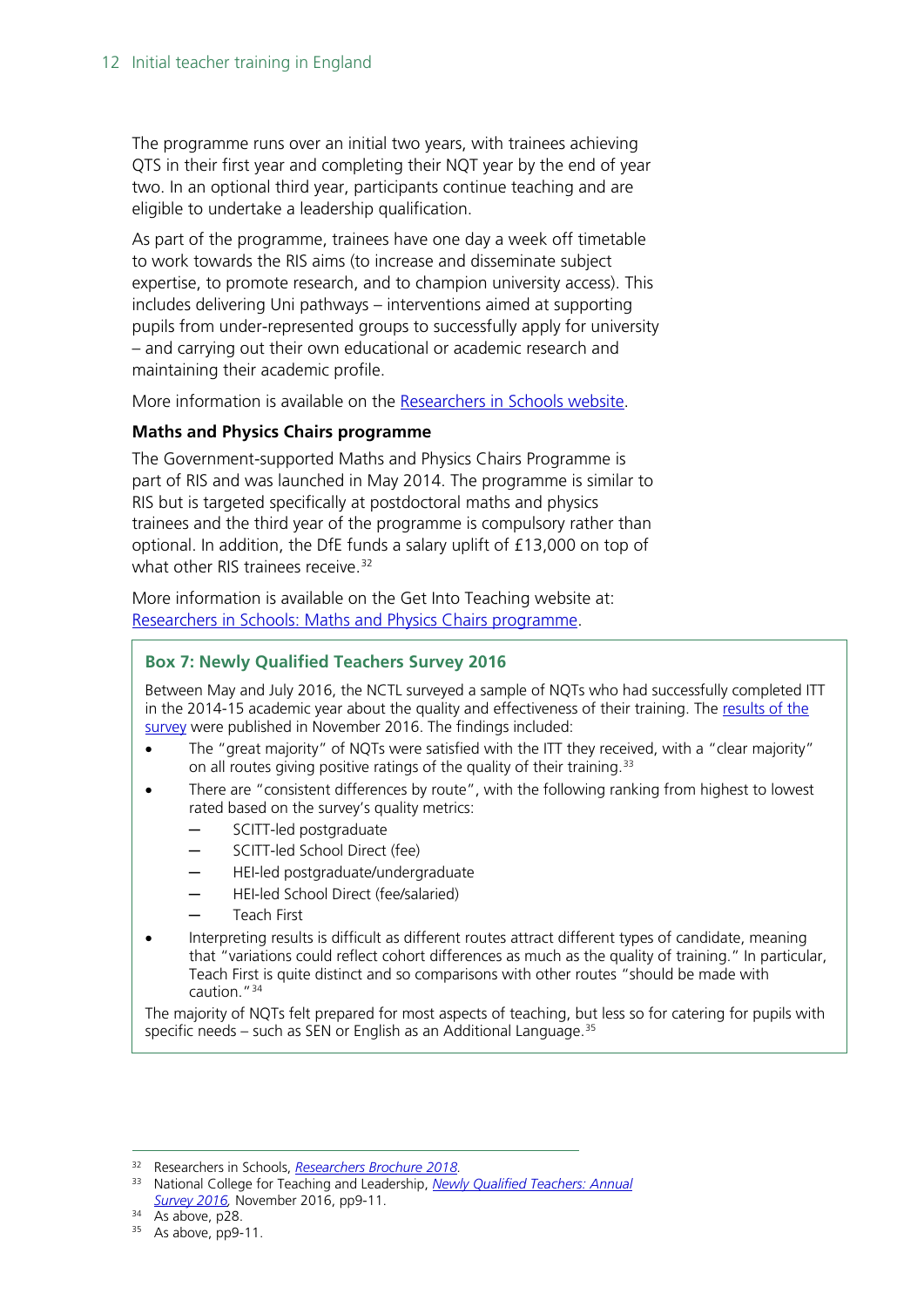#### <span id="page-12-0"></span>Future teaching scholars

Future Teaching Scholars is a six-year training route for maths and physics undergraduates with an interest in teaching; the first cohort of trainees entered the programme in September 2016.

During years one to three, participants complete their undergraduate degree and receive a £5,000 grant at the start of each year, in addition to early preparation for teaching. In year four, they undertake postgraduate employment-based teacher training and are paid a salary on the [unqualified teacher pay scale](https://getintoteaching.education.gov.uk/funding-and-salary/teacher-salaries) and receive a £15,000 grant. For the final two years, participates are employed as a maths or physics teacher and are paid on the [qualified teacher pay scale.](https://getintoteaching.education.gov.uk/funding-and-salary/teacher-salaries)

Further information is available on the [Future Teaching Scholars](https://www.futureteachingscholars.com/programme)  [website.](https://www.futureteachingscholars.com/programme)

### <span id="page-12-1"></span>2.5 General entry requirements for ITT

Students entering ITT in England must meet a number of minimum standards. All students, regardless of training pathway, are required to hold GCSEs in English and Maths at grade C / grade 4 or higher, or be able to demonstrate they have reached an equivalent standard. Those enrolling on primary ITT courses are also required to hold GCSE science at grade C / grade 4 or above.

A degree is required to gain QTS and will generally (as the name suggests) be required for those enrolling on postgraduate courses. Individuals without a degree can train on university-led undergraduate ITT courses and graduate with OTS.<sup>[36](#page-12-2)</sup>

#### **Box 8: Subject knowledge enhancement courses**

ITT providers who feel that an applicant's subject knowledge is not sufficient may require them to take a subject knowledge enhancement (SKE) course. This could, for example, be the case if the applicant's degree wasn't in their chosen subject but it is closely related, or if they studied the subject at A level but not at university.

SKE courses are available in maths, physics, languages, biology, chemistry, computing, English, geography, and design and technology. They are provided by universities, schools, or third parties and range in length from 8-28 weeks. Courses are fully funded and bursaries of up to £200 per week may be available, which are paid by the training provider.

Applicants for ITT in modern foreign languages can complete two fully funded SKE courses in order to allow them to refresh their main teaching language and to study another language.

Further information is available on the Get Into Teaching website at: [Subject knowledge enhancement](https://getintoteaching.education.gov.uk/explore-my-options/teacher-training-routes/subject-knowledge-enhancement-ske-courses)  [\(SKE\) courses.](https://getintoteaching.education.gov.uk/explore-my-options/teacher-training-routes/subject-knowledge-enhancement-ske-courses)

Individual ITT providers may also set their own more stringent requirements for entry onto their programmes. The majority of providers will also require applicants to have some school experience. This can be arranged directly with a school or, alternatively, the NCTL runs a school experience programme (SEP). Further information is available on the Get Into Teaching website at: [Getting school experience.](https://getintoteaching.education.gov.uk/school-experience)

<span id="page-12-2"></span><sup>&</sup>lt;sup>36</sup> [Eligibility for teacher training,](https://getintoteaching.education.gov.uk/eligibility-for-teacher-training) Get Into Teaching, last accessed 6 June 2017.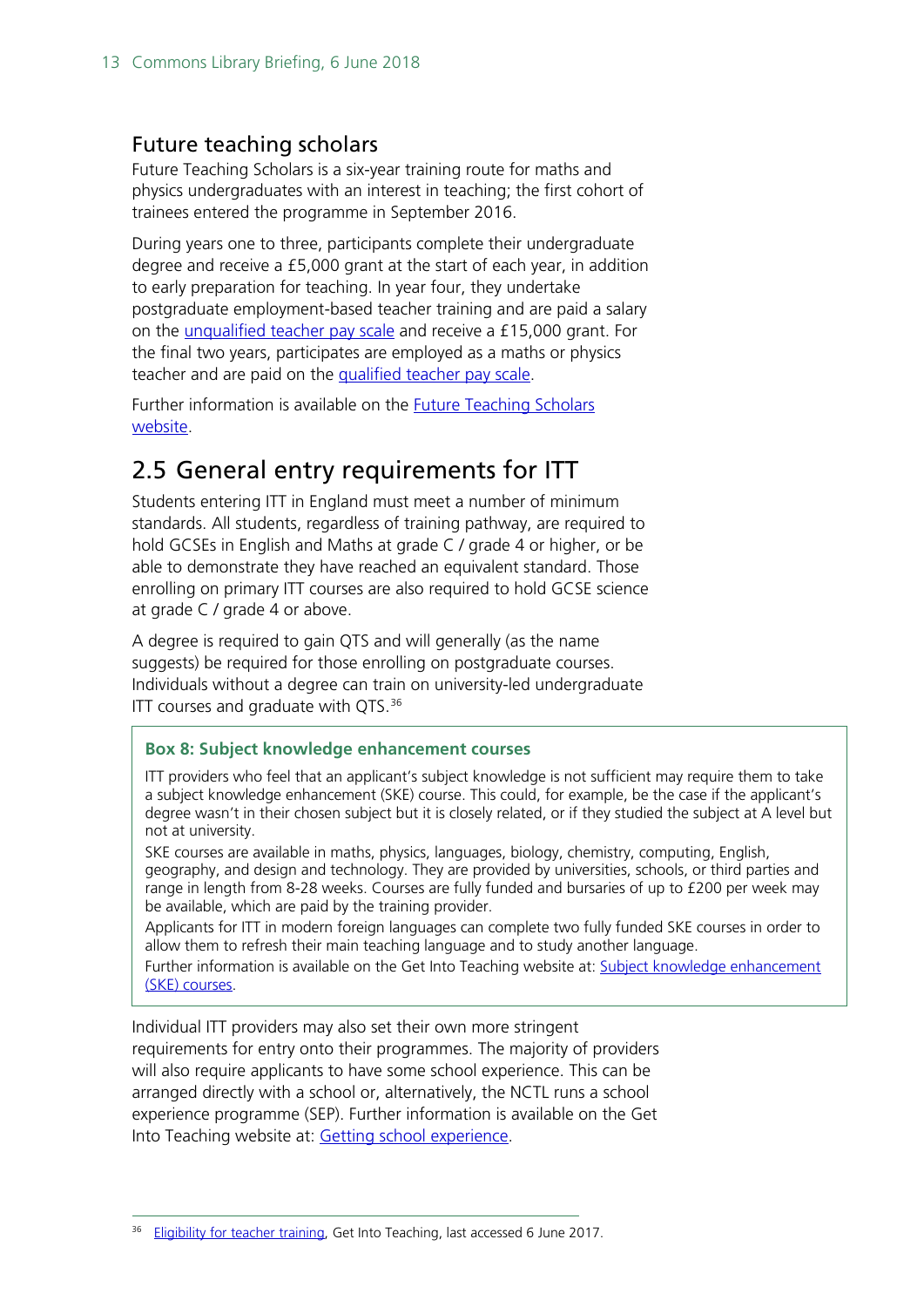#### <span id="page-13-0"></span>Professionals Skills Test

Since September 2012, entrants to all ITT courses have been required to sit and pass professional skills tests in literacy and numeracy before beginning their course. Previously, trainees could complete these tests during the course of their studies.

Previously, if trainees were unsuccessful in three attempts at the tests they were required to wait two years before they could make another three attempts. The first attempt at each test was free of charge.

Following a [Government announcement,](https://www.gov.uk/government/news/measures-announced-to-ensure-talented-trainees-get-into-teaching) since 15 February 2018 trainees have been eligible to three free tests rather than one. In addition, the two-year lock-out period has been removed, with no limit on the number of tests a candidate can take. $37$ 

Further information is available on the Get Into Teaching website at: [Passing the professional skills tests.](https://getintoteaching.education.gov.uk/how-to-apply/passing-the-skills-tests)<sup>[38](#page-13-4)</sup>

## <span id="page-13-1"></span>2.6 Cost effectiveness of ITT routes

In a 2016 report, *[Training new teachers,](https://www.nao.org.uk/wp-content/uploads/2016/02/Training-new-teachers.pdf)* the National Audit Office made a number of conclusions regarding ITT, many of which are discussed at the relevant point in the briefing. The report additionally stated that:

- The proportion of postgraduate entrants with at least an upper second class degree is increasing. Degree class is a reasonable indicator of subject knowledge but a less clear indicator of other aspects of teaching quality.
- The DfE does not have data to compare the quality or retention of NQTs trained through different routes.
- Potential applicants do not have good enough information to make informed choices about where to train and the "plethora of routes" is often seen as confusing.

Regarding the overall cost effectiveness of the DfE's approach to ITT, the report concluded [emphasis in original]:

**The Department has insufficient information to ensure the cost-effectiveness of its approach.** There is little differentiation in price or quality between providers to enable consumer behaviour to shape the market. The Department has information about the short-term cost of training routes but does not yet have sufficient information about long-term costs and the extent to which each route, and increasing schools' role in the process, has improved teaching standards [...].<sup>[39](#page-13-5)</sup>

#### <span id="page-13-2"></span>IFS report

In July 2016, the Institute for Fiscal Studies published research into the longer-term costs and benefits of different ITT routes. The [report](https://www.ifs.org.uk/publications/8368) found that ITT costs an average of £23,000 per trainee, taking into account costs to government and schools. In addition, a high drop-out rate of

<span id="page-13-3"></span><sup>&</sup>lt;sup>37</sup> [Measures announced to ensure talented trainees get into teaching,](https://www.gov.uk/government/news/measures-announced-to-ensure-talented-trainees-get-into-teaching%5d) Department for Education, 22 February 2018.

<span id="page-13-4"></span><sup>&</sup>lt;sup>38</sup> [Passing the professional skills tests,](https://getintoteaching.education.gov.uk/how-to-apply/passing-the-skills-tests) Get Into Teaching, 29 April 2016.

<span id="page-13-5"></span><sup>39</sup> National Audit Office, *[Training new teachers](https://www.nao.org.uk/wp-content/uploads/2016/02/Training-new-teachers.pdf)*, 10 Feb 2016, HC798, p12.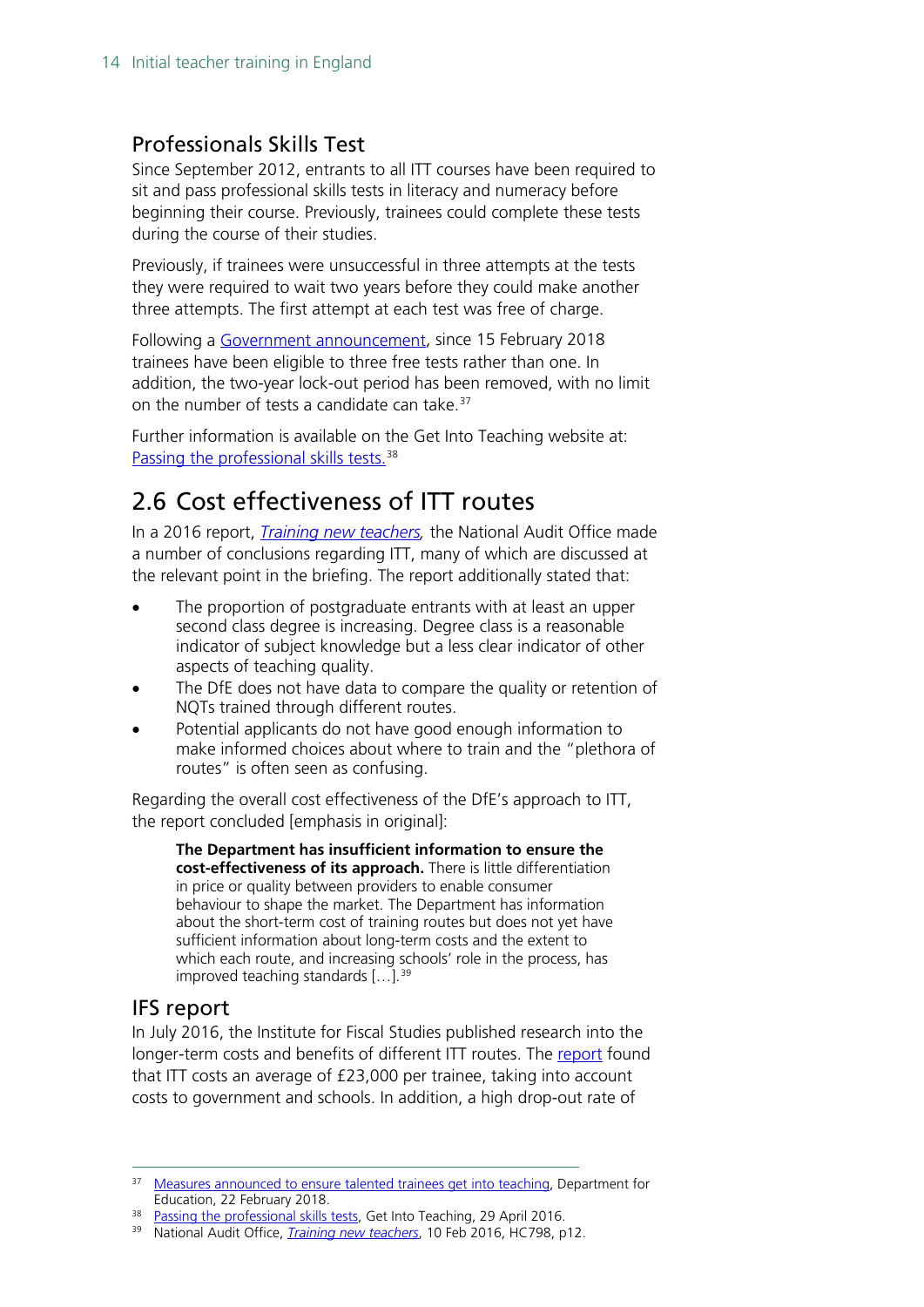recently trained teachers means that over £38,000 is spent on training for every teacher still in post five years after completing training.

The report also looked at the costs, benefits and retention rates of each ITT route. The findings from the report included:

- The average cost of ITT across all routes except Teach First are similar, ranging from £17,000 to £23,500 per trainee. The average cost of a secondary Teach First trainee is just over £38,000, £14,000 higher than any other route. $40$
- The proportion of teachers still working in a state school five years after their training varies by route. Around 60% of Teach First trainees have left teaching within five years.
- Higher costs and lower retention rates for Teach First mean that the cost per teacher in school five years after training is more than £60,000 for a Teach First recruit, compared with £25,000 to £44,000 for other routes. This may be justified by the fact that Teach First trainees are disproportionately likely to teach in disadvantaged schools and that Teach First may attract graduates who would otherwise not enter teaching. The additional cost needs to be weighed against the possible benefits.
- The introduction of training bursaries represent a significant cost but evidence on their effectiveness in terms of recruiting and retaining high-quality teachers is "urgently needed."
- Most schools believe the benefits of involvement with ITT are greater than the costs for their school.<sup>[41](#page-14-1)</sup>

<span id="page-14-0"></span><sup>&</sup>lt;sup>40</sup> The analysis does not include an assessment of any of the specialist training routes detailed in section  $3.4$  above, apart from Teach First.

<span id="page-14-1"></span><sup>&</sup>lt;sup>41</sup> Institute for Fiscal Studies. The longer-term costs and benefits of different initial *[teacher training routes,](https://www.ifs.org.uk/publications/8368)* July 2016.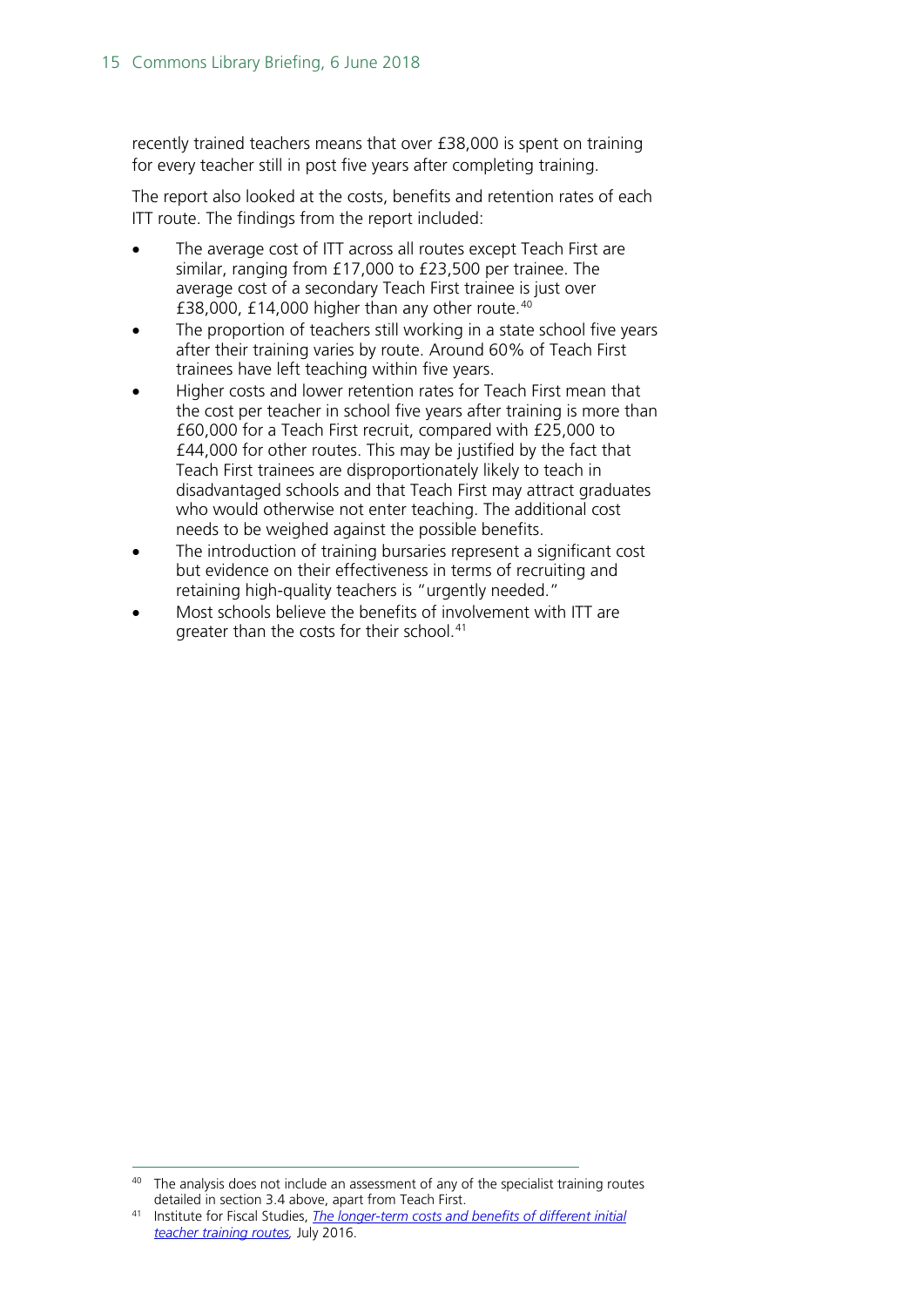## <span id="page-15-0"></span>3. Financial support for trainee teachers

The system of financial support for teacher trainees in England is complex. Individuals considering applying for ITT may like to contact a Get Into Teaching adviser (0800 389 2500 or [online chat service\)](https://ta-chat.education.gov.uk/chat/chatstart.aspx?domain=www.education.gov.uk&department=GetIntoTeaching%27,%27new_win%27,%27width=0,height=0%27);return%20false;%22&SID=0), their higher education institution, or Student Finance England for advice on the funding that could be available.

Further information is available on the [Get Into Teaching website](https://getintoteaching.education.gov.uk/funding-and-salary/overview) and in [guidance published by the DfE.](https://www.gov.uk/guidance/funding-initial-teacher-training-itt-academic-year-2018-to-19?utm_source=1210ad71-95d5-46fa-a971-e20bb9bc4ced&utm_medium=email&utm_campaign=govuk-notifications&utm_content=immediate#tuition-fee-routes)

## <span id="page-15-1"></span>3.1 Undergraduate trainees

For undergraduate ITT students, the financial arrangements are the same as for other students undertaking a first degree course – that is, eligible students can apply for student loans to cover fees and maintenance costs, and may, depending on their circumstances, be eligible for additional support – for example, help towards childcare costs. A [guide published by Student Finance England](http://www.practitioners.slc.co.uk/media/1246/sfe_new_ft_students_guide_1718_d.pdf) provides further information on the support available for students who started full-time courses in 2017-18.

In addition, a bursary of £9,000 is available to undergraduate trainees on secondary maths and physics courses that started in 2015-16, and up to an including 2018-19, and lead to QTS. The bursary is paid in monthly instalments in the final year of the course. The same £9,000 bursary is also available for trainees in opt-in secondary undergraduate mathematics, physics, computing or languages courses that lead to QTS. For both types of course, trainees on a four-year undergraduate course that leads to QTS and the award of a Master's degree receive a £9,000 bursary in both the third and fourth years of the course.

Undergraduate students may also be eligible for bursaries or other support offered by their institution. They should contact the institution they are studying at, or considering applying to, for further information.

For further information, see the [funding for undergraduate teacher](https://getintoteaching.education.gov.uk/explore-my-options/teacher-training-routes/university-led-training/university-led-undergraduate-training/funding-for-undergraduate-teacher-training)  [training page](https://getintoteaching.education.gov.uk/explore-my-options/teacher-training-routes/university-led-training/university-led-undergraduate-training/funding-for-undergraduate-teacher-training) on the Get Into Teaching website.

## <span id="page-15-2"></span>3.2 Postgraduate trainees

For postgraduate trainees, the amount and type of support depends on personal eligibility and financial circumstances, prior qualifications, type of course (particularly, subject specialism) and mode of study.

The information below relates to trainees on unsalaried postgraduate ITT routes (for example, university-led postgraduate, School Direct (tuition fee) and SCITT). Those enrolled on training routes that include a salary (for example, School Direct (Salaried), Researchers in Schools and Teach First), are not eligible for bursaries or other student support.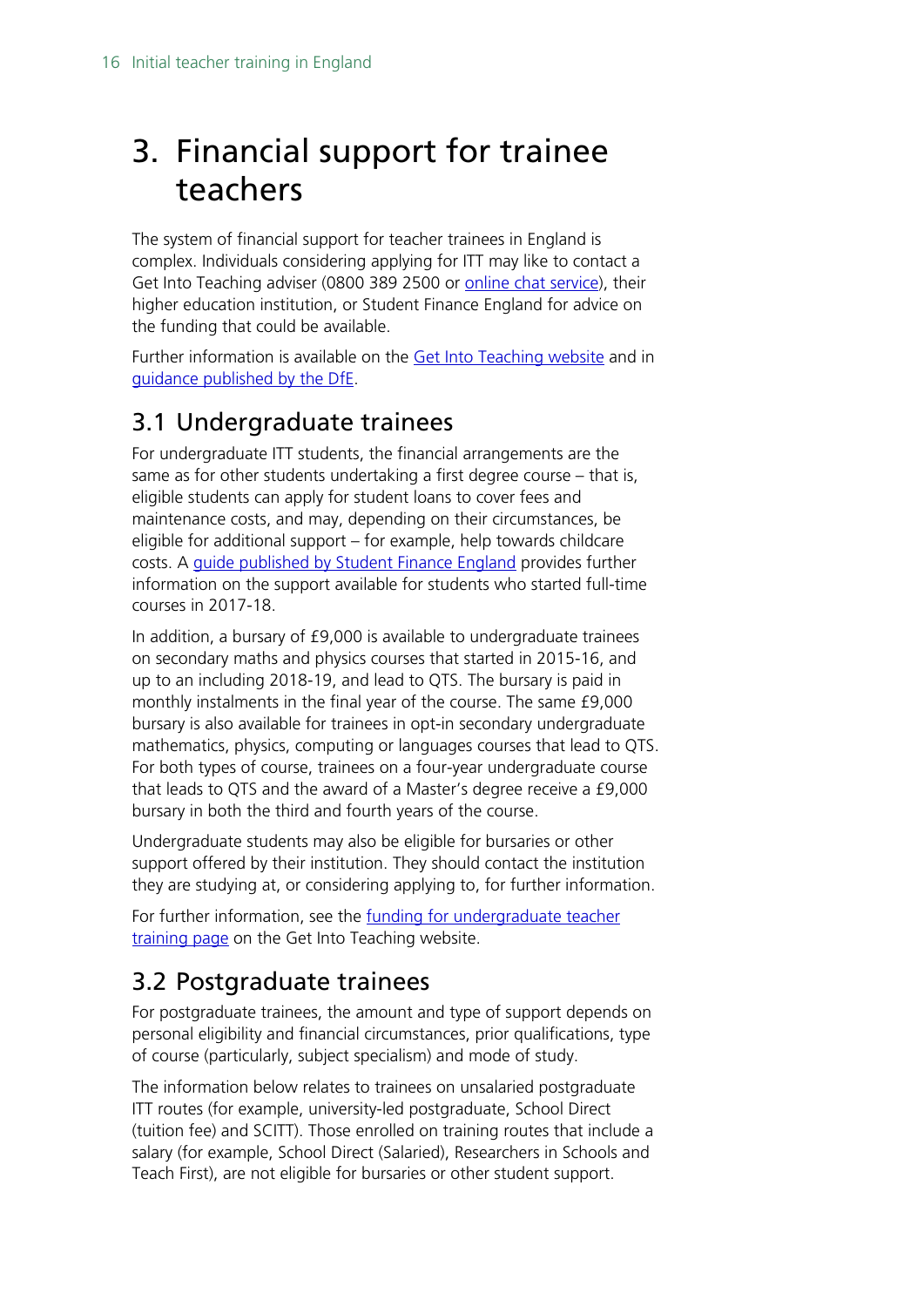#### <span id="page-16-0"></span>Mainstream student support

Individuals on non-salaried postgraduate ITT courses may be eligible for tuition fee and maintenance loans from Student Finance England under the standard undergraduate student support system (see above). Trainees who are eligible for undergraduate support are not also able to receive a [postgraduate masters loan.](http://researchbriefings.parliament.uk/ResearchBriefing/Summary/SN07049)<sup>[42](#page-16-2)</sup> Further information is available on the Get Into Teaching website at: [Postgraduate tuition fee and](https://getintoteaching.education.gov.uk/funding-and-salary/overview/postgraduate-loans)  [maintenance loans.](https://getintoteaching.education.gov.uk/funding-and-salary/overview/postgraduate-loans)

#### <span id="page-16-1"></span>Bursaries and scholarships

Postgraduate trainees may also qualify for a training bursary – an incentive payment designed to attract highly-qualified trainees – in addition to mainstream student support. The bursaries available depend on the trainee's subject and the class of their undergraduate degree. Trainees do not need to apply for a bursary, if they meet the eligibility criteria payments will start when they begin their course.

In October 2017, the Government announced that for 2018-19 it would pilot early-career payments for trainees in mathematics. In addition to a £20,000 bursary during their training, eligible individuals will receive early-career payments of £5,000 each in their third and fifth year of teaching. The early-career payments are increased to £7,500 for teachers in the most challenging schools in specific areas.<sup>[43](#page-16-3)</sup>

#### **Box 9: Effectiveness of bursaries**

There has been some debate about the effectiveness of bursaries in attracting teachers to enter the workforce.

In its February 2016 report, *[Training new teachers,](https://www.nao.org.uk/report/training-new-teachers/)* the National Audit Office stated that the DfE had evidence of a link between bursaries and the number of ITT applications, but that this did not extend to the impact of bursaries on the number of trainees who go on to qualify and teach.<sup>[44](#page-16-4)</sup>

In its [subsequent report,](https://www.publications.parliament.uk/pa/cm201617/cmselect/cmpubacc/73/73.pdf) the Public Accounts Committee stated that it had not been persuaded that bursaries were delivering value for money and recommended that the Government should "evaluate properly, as a matter of urgency…, whether bursaries…lead to more, better quality teachers in classrooms, including whether the money could be more effectively spent in other ways, such as on retention measures.<sup>"[45](#page-16-5)</sup> As noted in section 2.6 above, this call for more evidence on the effectiveness of bursaries was echoed by the Institute for Fiscal Studies in its [2016 report on the costs and benefits of](https://www.ifs.org.uk/publications/8368)  **ITT** routes.<sup>[46](#page-16-6)</sup>

More recently, in its April 2017 report, *[Whither Teacher Education and Training?,](http://www.hepi.ac.uk/wp-content/uploads/2017/04/Embargoed-until-00.01am-Thursday-27-April-2017-WHITHER-TEACHER-EDUCATION-AND-TRAINING-Report-95-19_04_17WEB.pdf)* the Higher Education Policy Institute questioned the use of bursaries as an effective way of boosting recruitment and noted a suspicion that some trainees may be attracted by the bursary but do not intend to teach or stay in the profession for more than a couple of years. The report recommended the replacement of bursaries with a system of 'forgivable fees'. Such a policy would, it said, "reward teaching and retention in the profession, not training" and would mean that teachers could be free of tuition fee debt by the age of 30.[47](#page-16-7)

<span id="page-16-2"></span><sup>42</sup> [Postgraduate Loan,](https://www.practitioners.slc.co.uk/products/postgraduate-education/postgraduate-loan/) Student Finance England, last accessed 10 January 2018.

<span id="page-16-3"></span><sup>43</sup> [New education and skills measures announced,](https://www.gov.uk/government/news/new-education-and-skills-measures-announced) Department for Education, 1 October 2017.

<span id="page-16-4"></span><sup>44</sup> National Audit Office, *[Training New Teachers,](https://www.nao.org.uk/report/training-new-teachers/)* 10 February 2016, HC 798, p11.

<span id="page-16-6"></span><span id="page-16-5"></span><sup>45</sup> Public Accounts Committee, *[Training new teachers,](https://www.publications.parliament.uk/pa/cm201617/cmselect/cmpubacc/73/73.pdf)* 10 June 2016, HC 73, pp7-8. <sup>46</sup> Institute for Fiscal Studies, *[The longer-term costs and benefits of different initial](https://www.ifs.org.uk/publications/8368)  [teacher training routes,](https://www.ifs.org.uk/publications/8368)* July 2016.

<span id="page-16-7"></span><sup>47</sup> Higher Education Policy Institute, *[Whither Teacher Education and Training?,](http://www.hepi.ac.uk/wp-content/uploads/2017/04/Embargoed-until-00.01am-Thursday-27-April-2017-WHITHER-TEACHER-EDUCATION-AND-TRAINING-Report-95-19_04_17WEB.pdf)* April 2017, p43.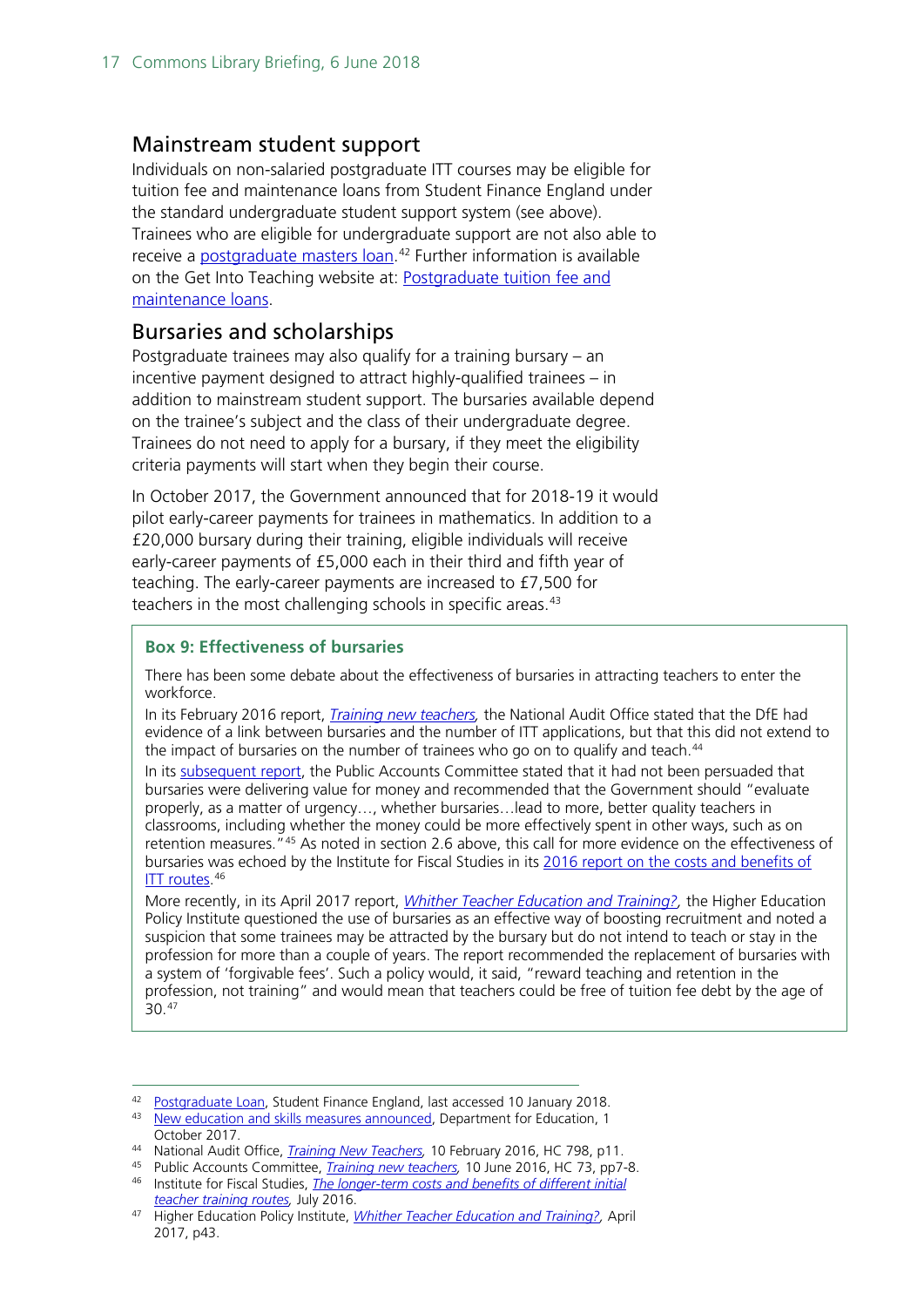There are also a number of specialist competitive scholarships available to recruits in certain shortage subjects. Scholarships are jointly awarded by the Government and professional bodies, and selection is through an additional application and assessment process. Each scholarship also comes with a package of non-financial benefits, such as early career support and membership of the appropriate professional body.<sup>[48](#page-17-1)</sup>

A [table on the Get Into Teaching Website](https://getintoteaching.education.gov.uk/funding-and-salary/overview) provides an overview of bursary and scholarship levels for the 2018-19 academic year. The level of bursary ranges from £26,000 for physics trainees with a 2:2 class degree or higher, to £4,000 for history trainees with a 2:1 or Master's degree. Scholarships of £28,000 are also available in physics, chemistry, languages, computing, and geography. Scholarships of £22,000 are available in maths, in addition to the early career payments.<sup>[49](#page-17-2)</sup>

In the 2016-17 academic year 16,637 bursaries were awarded to postgraduate trainees at a cost of a little over £191 million; 326 scholarships were awarded at a cost of £8.7 million.<sup>[50](#page-17-3)</sup>

## <span id="page-17-0"></span>3.3 Student loan forgiveness

The [2017 Conservative Party manifesto](https://s3.eu-west-2.amazonaws.com/manifesto2017/Manifesto2017.pdf) stated that to help teacher remain in the profession, a Conservative government would "offer forgiveness on student loan repayments while they are teaching". [51](#page-17-4)

On 1 October 2017, the Government announced that it would pilot a student loan reimbursement programme for science and modern foreign language teachers in the early years of their careers. The announcement said that a typical teacher in their fifth year of work would benefit by around £540 through reimbursement.<sup>[52](#page-17-5)</sup>

[Guidance](https://www.gov.uk/guidance/teachers-student-loan-reimbursement-guidance-for-teachers-and-schools) on the pilot scheme was published on 24 October 2017. Eligible teachers who were awarded QTS between 2012-13 and 2018- 19 may apply for reimbursements for the 10 academic years after they were awarded QTS. To be eligible, teachers must, among other things:

- Be employed in a maintained secondary school, a secondary academy or free school, or a maintained or non-maintained special school.
- Be employed at a school in one of 25 participating local authorities.
- Be teaching an eligible subject: languages, physics, chemistry, biology, and computer science.

The application round will open in September 2019.<sup>[53](#page-17-6)</sup>

<span id="page-17-1"></span> <sup>48</sup> [Bursaries and funding,](https://getintoteaching.education.gov.uk/bursaries-and-funding) Get Into Teaching, last accessed 7 June 2017.

<span id="page-17-2"></span><sup>49</sup> The Government has published more detailed guidance on bursaries: *[Initial teacher](https://www.gov.uk/government/publications/initial-teacher-training-bursary-guide-academic-year-2018-to-2019)  [training bursary guide: academic year 2018 to 2019.](https://www.gov.uk/government/publications/initial-teacher-training-bursary-guide-academic-year-2018-to-2019)*

<sup>50</sup> [PQ127630,](https://www.parliament.uk/written-questions-answers-statements/written-question/commons/2018-02-08/127630) 21 February 2018.

<span id="page-17-4"></span><span id="page-17-3"></span><sup>51</sup> Conservative Party, *[Forward, Together: The Conservative and Unionist Party](https://s3.eu-west-2.amazonaws.com/manifesto2017/Manifesto2017.pdf)  [Manifesto 2017,](https://s3.eu-west-2.amazonaws.com/manifesto2017/Manifesto2017.pdf)* May 2017, p51.

<span id="page-17-5"></span><sup>&</sup>lt;sup>52</sup> [New education and skills measures announced,](https://www.gov.uk/government/news/new-education-and-skills-measures-announced) Department for Education, 1 October 2017.

<span id="page-17-6"></span><sup>53</sup> National College for Teaching and Leadership, *[Teachers' student loan](https://www.gov.uk/guidance/teachers-student-loan-reimbursement-guidance-for-teachers-and-schools)  [reimbursement: guidance for teachers and schools,](https://www.gov.uk/guidance/teachers-student-loan-reimbursement-guidance-for-teachers-and-schools)* 24 October 2017.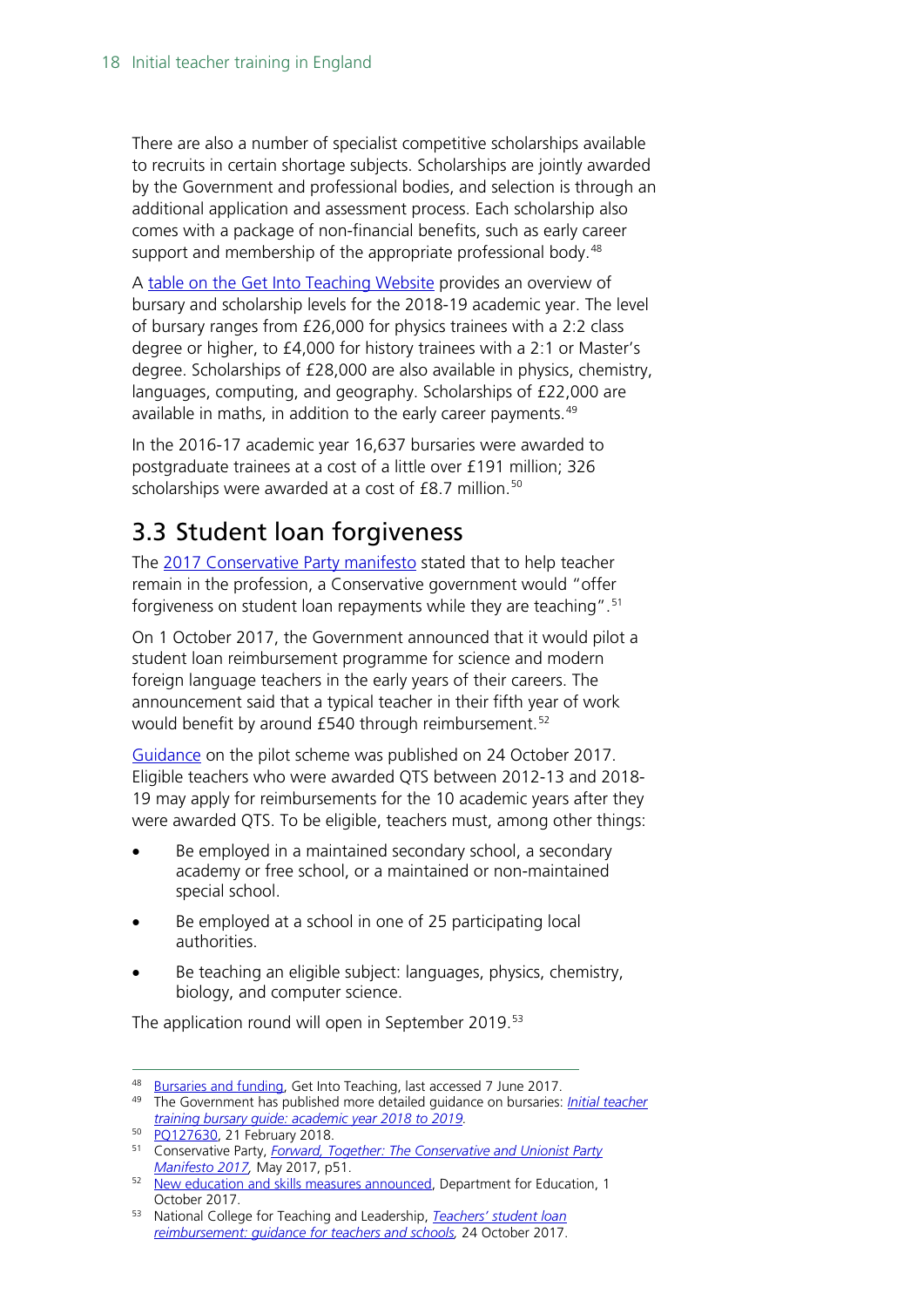## <span id="page-18-0"></span>4. Policy developments in ITT

This section provides a very brief overview of ITT policy under the Coalition Government, before focusing on developments since the Cater Review of ITT in May 2014. A short overview of ITT policy before 2010 is provided in the Higher Education Policy Institute's April 2017 report, *[Whither teacher training?](http://www.hepi.ac.uk/wp-content/uploads/2017/04/Embargoed-until-00.01am-Thursday-27-April-2017-WHITHER-TEACHER-EDUCATION-AND-TRAINING-Report-95-19_04_17WEB.pdf)* (pages 5-12).

### <span id="page-18-1"></span>4.1 The Coalition Government

Following from the 2010 White Paper, *The Importance of Teaching,* and subsequent consultations and implementation plans, the Coalition Government made significant reforms to ITT.<sup>[54](#page-18-3)</sup> The key changes included:

- A significant expansion of the Teach First programme.
- Launch of the School Direct programme and the increased prioritisation of ITT funding on providers that are successful at involving schools in training programmes.
- The launch of the Troops to Teachers programme for ex- service personnel.
- Ongoing reform of Ofsted's inspection framework for ITT providers.
- Making successful completion of the professional skills tests a prerequisite for *beginning* an ITT course.
- More targeting of financial support (including bursaries and scholarships on trainees in particular subject areas, and on those with higher class first degrees.

## <span id="page-18-2"></span>4.2 Carter Review of ITT

On 1 May 2014, the then Secretary of State for Education, Michael Gove, appointed Sir Andrew Carter to chair an independent review of ITT courses. The purpose of the review was to:

- 1. define effective ITT practice;
- 2. assess the extent to which the current system delivers effective ITT;
- 3. recommend where and how improvements could be made; and
- 4. recommend ways to improve choice in the system by improving the transparency of course content and methods.<sup>[55](#page-18-4)</sup>

The [review's report,](https://www.gov.uk/government/uploads/system/uploads/attachment_data/file/396391/Carter_Review_16012015.pdf) which was published on 19 January 2015, concluded that the ITT system generally performs well and that it is difficult to draw conclusions about whether one training route is better

<span id="page-18-3"></span> <sup>54</sup> Department for Education, *[The Importance of Teaching. The Schools White Paper,](http://www.education.gov.uk/schools/toolsandinitiatives/schoolswhitepaper/b0068570/the-importance-of-teaching)*  November 2010, Cm 7980; Department for Education, *[Training our next generation](http://media.education.gov.uk/assets/files/pdf/t/training%20our%20next%20generation%20of%20outstanding%20teachers.pdf)  [of outstanding teachers. An improvement strategy for discussion](http://media.education.gov.uk/assets/files/pdf/t/training%20our%20next%20generation%20of%20outstanding%20teachers.pdf)*, June 2011; and Department for Education, *[Training our next generation of outstanding teachers. An](https://www.gov.uk/government/uploads/system/uploads/attachment_data/file/181154/DFE-00083-2011.pdf)  [implementation plan,](https://www.gov.uk/government/uploads/system/uploads/attachment_data/file/181154/DFE-00083-2011.pdf)* November 2011

<span id="page-18-4"></span><sup>55</sup> Department for Education, *[Carter Review of Initial Teacher Training \(England\): Call](https://www.gov.uk/government/uploads/system/uploads/attachment_data/file/346051/Consultation_Document_-_Carter_Review_Final.pdf)  [for Evidence,](https://www.gov.uk/government/uploads/system/uploads/attachment_data/file/346051/Consultation_Document_-_Carter_Review_Final.pdf)* 20 August 2014, para 2.1.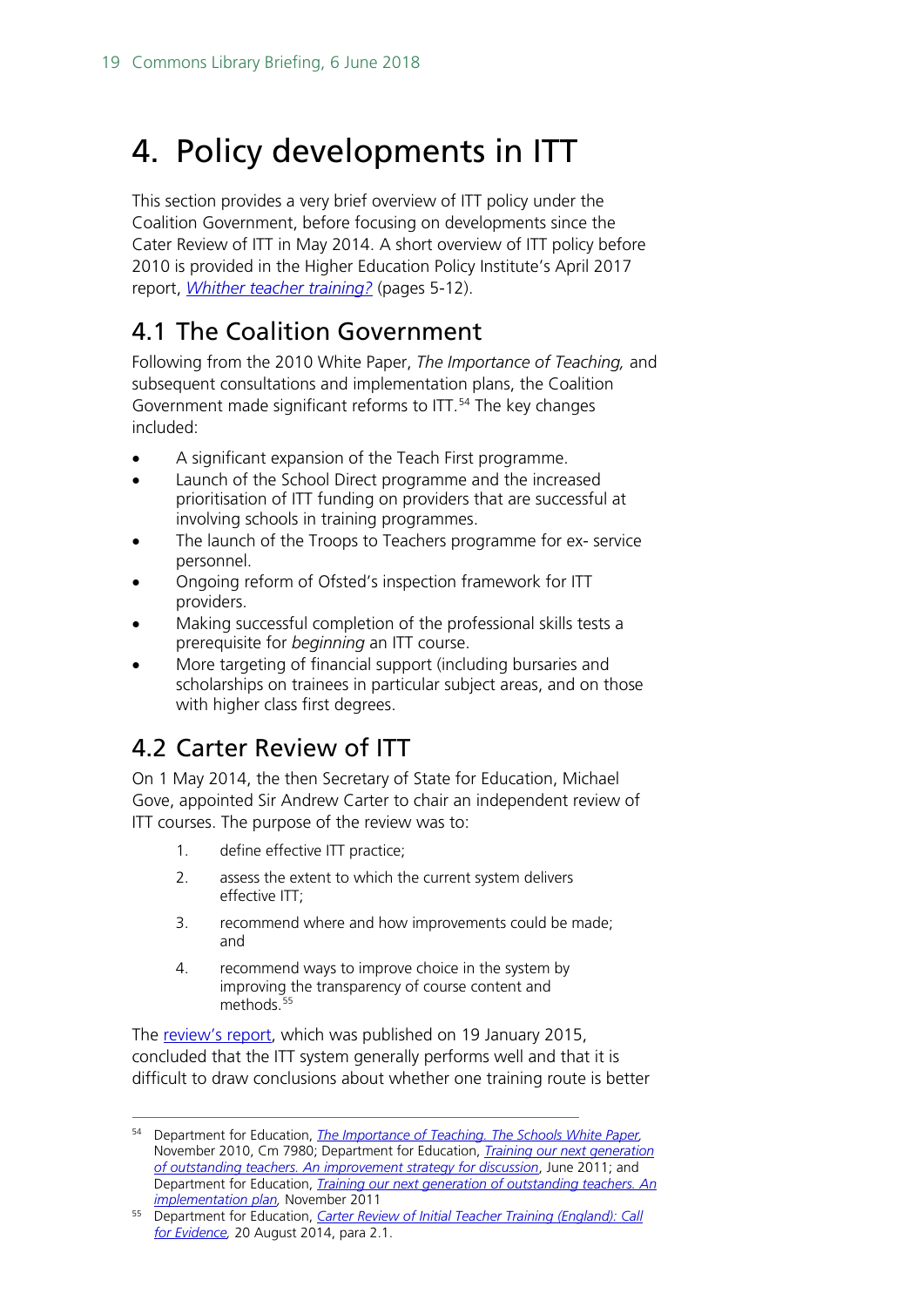than another. The report also made a number of conclusions and recommendations for improvement in particular areas. These included:

- There is considerable variability in ITT course content and potentially significant gaps in a range of courses. There may be a case for a better shared understanding of what the essential elements of good ITT content look like. The DfE should commission a sector body to develop a framework of core content for ITT.
- Of all areas of ITT content, the most significant improvements are needed for training in assessment. A central repository of resources and guidance on assessment should be developed.
- There is some reluctance towards practical approaches to training in behaviour management. Behaviour management should be prioritised within ITT programmes and it is vital that trainees receive practical advice and strategies.
- Mentoring across England is not as good as it should be. The DfE should commission a sector body to develop some national standards for mentors.
- Providers and trainees have expressed frustration about the [professional skills tests,](#page-13-0) arguing that they can lead to otherwise good candidates being lost from ITT. The DfE should review the effectiveness of the skills tests in selecting high quality trainees.
- The current information about routes into teaching is confusing. The NCTL's Get into Teaching website should be developed and expanded to signpost information that applicants should consider when making choices about ITT courses.<sup>[56](#page-19-1)</sup>

#### <span id="page-19-0"></span>Coalition Government's response

In its [response to the Carter Review,](https://www.gov.uk/government/news/new-headteacher-standards-and-review-of-itt-published) the Coalition Government stated that it would, among other things:

- commission an independent working group made up of expert representatives from the sector to develop a core ITT framework;<sup>[57](#page-19-2)</sup>
- commission the Teaching Schools Council to develop a set of national standards for mentors;<sup>[58](#page-19-3)</sup> and
- develop a page on the Get into Teaching website which will signpost relevant information for applicants to consider.<sup>[59](#page-19-4)</sup>

On 24 March 2015, the DfE announced that Stephen Munday, Chief Executive of Comberton Academy Trust, had been appointed to chair the working group on developing a core ITT framework.<sup>[60](#page-19-5)</sup> The announcement also stated that the Teaching Schools Council had been commissioned "to develop a new set of aspirational standards for school-based ITT mentors".<sup>[61](#page-19-6)</sup>

<span id="page-19-1"></span> <sup>56</sup> Sir Andrew Carter OBE, *[Carter Review of Initial Teacher Training \(ITT\)](https://www.gov.uk/government/uploads/system/uploads/attachment_data/file/396391/Carter_Review_16012015.pdf)*, January 2015, pp5-15.

<span id="page-19-2"></span><sup>57</sup> Department for Education, *[Government response to the Carter review of initial](https://www.gov.uk/government/uploads/system/uploads/attachment_data/file/396461/Carter_Review_Government_response_20150119.pdf)  [teacher training \(ITT\)](https://www.gov.uk/government/uploads/system/uploads/attachment_data/file/396461/Carter_Review_Government_response_20150119.pdf)*, January 2015, p3.

<span id="page-19-3"></span><sup>58</sup> As above*,* p6.

 $59$  As above, p7.

<span id="page-19-5"></span><span id="page-19-4"></span><sup>&</sup>lt;sup>60</sup> [Carter Review recommendations get underway,](https://www.gov.uk/government/news/carter-review-recommendations-get-underway) Department for Education, 24 March 2015.

<span id="page-19-6"></span><sup>&</sup>lt;sup>61</sup> [New experts appointed to help improve initial teacher training,](https://www.gov.uk/government/news/new-experts-appointed-to-help-improve-initial-teacher-training) Department for Education, 24 September 2015.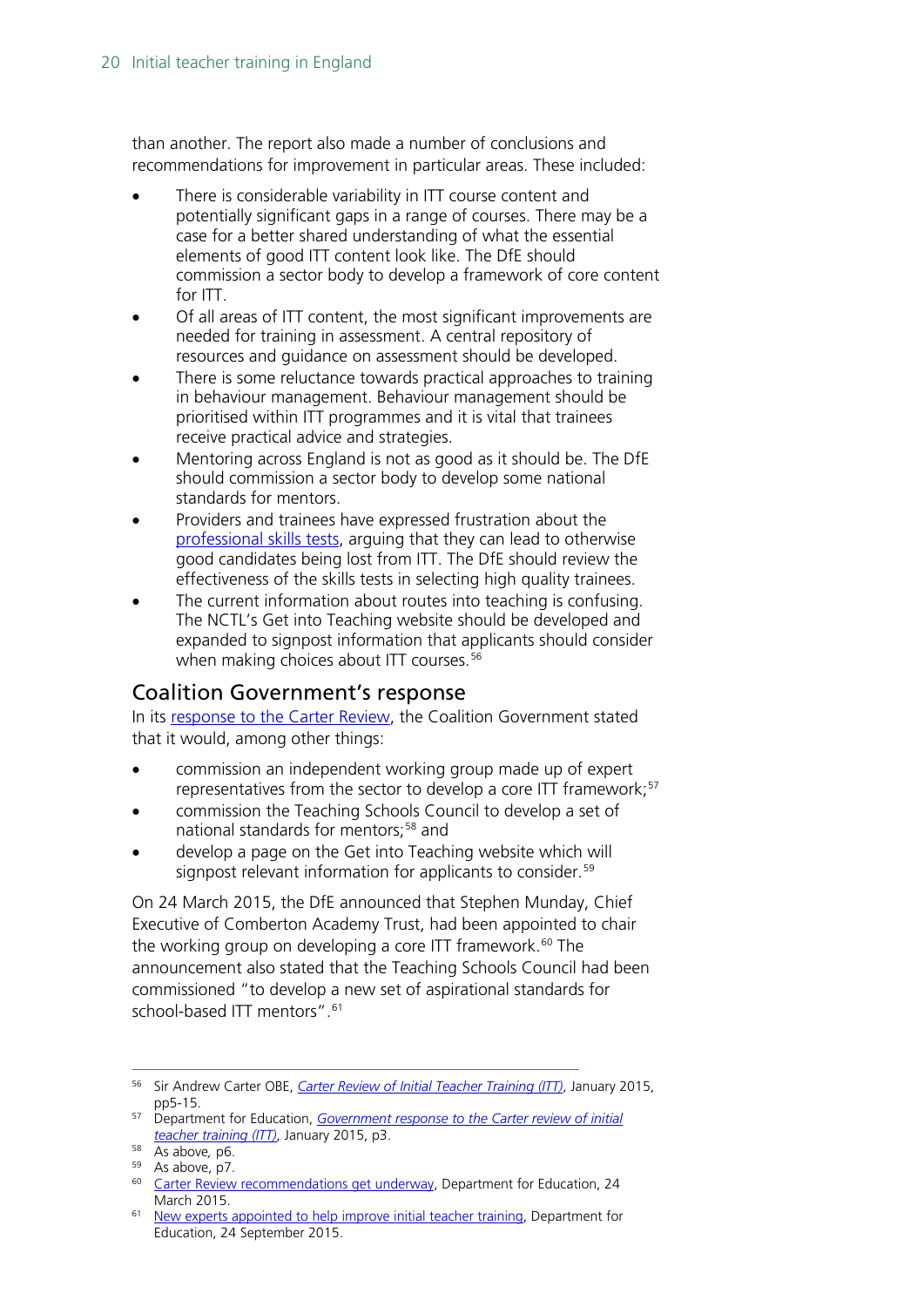In June 2015, it was additionally announced that the Education Secretary, Justine Greening, was appointing behaviour expert, Tom Bennett, to lead a new group to develop better training for new teachers on how to tackle low-level classroom disruption.<sup>[62](#page-20-2)</sup>

## <span id="page-20-0"></span>4.3 Reports of working groups on ITT

The reports of the three groups – on ITT core content, behaviour, and standards for mentors – were published in July 2016 along with a response from the 2015 Government.

#### <span id="page-20-1"></span>Framework of core content for ITT

The report of the working group led by Stephen Munday set out a framework of core content for ITT (included as an appendix to the report) and recommended that it should be adopted by the DfE and used as one of the measures of quality when allocating ITT places to providers.

The framework gives direction to ITT providers on what should be prioritised in order to ensure that their programmes "enable trainees to meet the Teachers' Standards in full at the level appropriate to the end of a period of initial teacher training." It should not, the report emphasised, prevent providers from innovating and tailoring their programmes to trainees. Nor should it be seen as "an exhaustive curriculum for ITT."

As well as giving direction to ITT providers, the framework is intended to give trainees "a guide as to the level at which they should be expected to be meeting the standards at the end of their period of initial training."[63](#page-20-3)

The working group's report additionally recommended that:

- Ofsted should have regard to the framework as part of its inspections of initial teacher education.
- The DfE should consider "how there could be clarification over the expectations and entitlement to effective continuing professional development for all new teachers in the early years of their career."

The 2015 Government accepted the recommendation to adopt the framework of core content, which it stated meant that "ITT providers will need to ensure that their programmes align with the new framework, and are able to demonstrate this when submitting their requests for ITT places."<sup>[64](#page-20-4)</sup> It added that the DfE expected to use the framework as part of the quality criteria for ITT allocations from the 2018-19 training year.

The then Government also accepted the recommendation concerning continuing professional development and highlighted the publication of a standard for teachers' professional development, its proposals to

<span id="page-20-2"></span><sup>&</sup>lt;sup>62</sup> [New reforms to raise standards and improve behaviour,](https://www.gov.uk/government/news/new-reforms-to-raise-standards-and-improve-behaviour) Department for Education, 16 June 2015.

<span id="page-20-3"></span><sup>63</sup> *[A framework of core content for initial teacher training \(ITT\),](https://www.gov.uk/government/uploads/system/uploads/attachment_data/file/536890/Framework_Report_11_July_2016_Final.pdf)* July 2016, pp

<span id="page-20-4"></span><sup>&</sup>lt;sup>64</sup> [Government response letter,](https://www.gov.uk/government/uploads/system/uploads/attachment_data/file/536916/Govt_response_-_ITT.pdf) 12 July 2016.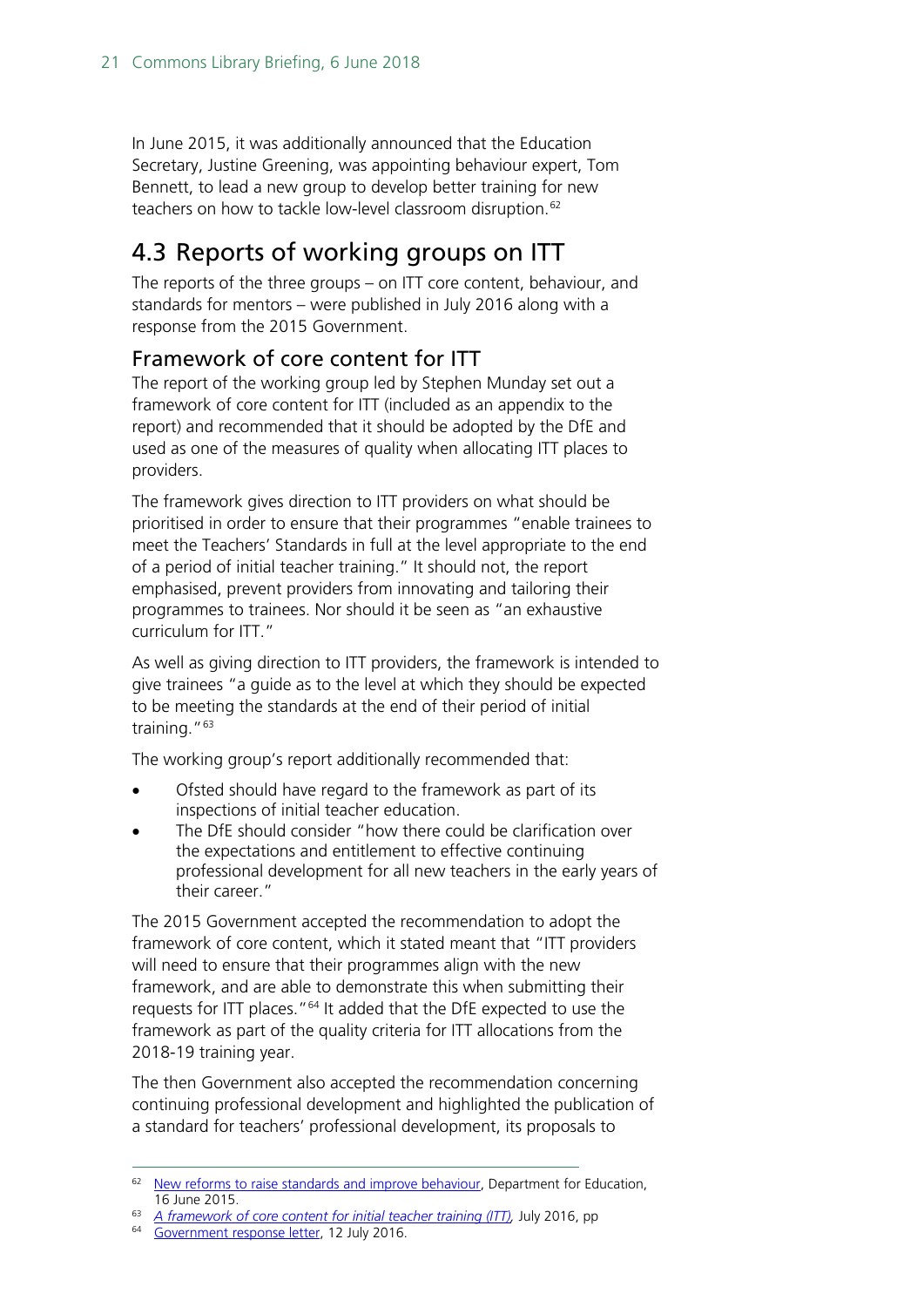reform QTS, and the establishment of the College of Teaching (see below).

#### <span id="page-21-0"></span>Behaviour management content for ITT

The report of the working group chaired by Tom Bennett set out a number of recommendations aimed at providing "a broad and practical introduction to the understanding and craft of behaviour management." It stated that the recommendations were "a minimum requirement for ITT providers" and should be made mandatory.<sup>[65](#page-21-2)</sup>

In response, the 2015 Government endorsed the recommended approaches and methods and stated that it strongly expected ITT providers to "take account" of them. It stated, however, that it did not wish to make the recommendations mandatory:

While we endorse the approaches and methods outlined in the behaviour management report and strongly expect ITT providers to take account of these recommendations, the Government does not wish to make them mandatory. The behaviour management content developed by this group is, of course, an integral part of the framework of core content for ITT. It should be noted that, given our intention to use the new framework of content as one of the quality criteria that will be used to determine future allocation of training places, providers will need to demonstrate that their programmes conform to the behaviour management content that is included in the wider framework. We recognise that there is rarely one standard delivery method that will work in every classroom, and it would be wrong for Government to try to impose a "one size fits all" approach to behaviour management. Rather, all ITT providers should consider what is being suggested in the report and decide how the approaches outlined can best be incorporated into their programmes.<sup>[66](#page-21-3)</sup>

#### <span id="page-21-1"></span>National standards for school-based ITT mentors

The report of the Teaching Schools Council outlined a set of nonstatutory standards (pages 11-12) which it recommended should be adopted by ITT providers and used by them to "inform the selection, training, and resourcing of mentors." The report additionally recommended that:

- Ofsted should have regard to the standards in their inspections of ITT providers.
- In light of the proposals in the *Educational Excellence Everywhere*  White Paper, the role of mentor should extend beyond initial training to teacher accreditation and early career.<sup>[67](#page-21-4)</sup>

The then Government welcomed the new standards and encouraged ITT providers to adopt them and "give the mentoring role the status and recognition it deserves." It also noted the recommendation concerning Ofsted inspections.<sup>[68](#page-21-5)</sup>

<span id="page-21-2"></span> <sup>65</sup> Tom Bennett, *[Developing behaviour management content for initial teacher training](https://www.gov.uk/government/uploads/system/uploads/attachment_data/file/536889/Behaviour_Management_report_final__11_July_2016.pdf)  [\(ITT\),](https://www.gov.uk/government/uploads/system/uploads/attachment_data/file/536889/Behaviour_Management_report_final__11_July_2016.pdf)* July 2016, pp4-8.

<span id="page-21-3"></span><sup>&</sup>lt;sup>66</sup> [Government response](https://www.gov.uk/government/uploads/system/uploads/attachment_data/file/536916/Govt_response_-_ITT.pdf) letter, 12 July 2016.

<span id="page-21-4"></span><sup>67</sup> *[National Standards for school-based initial teacher training \(ITT\) mentors,](https://www.gov.uk/government/uploads/system/uploads/attachment_data/file/536891/Mentor_standards_report_Final.pdf)* July 2016, pp5-6.

<span id="page-21-5"></span><sup>&</sup>lt;sup>68</sup> [Government response letter,](https://www.gov.uk/government/uploads/system/uploads/attachment_data/file/536916/Govt_response_-_ITT.pdf) 12 July 2016.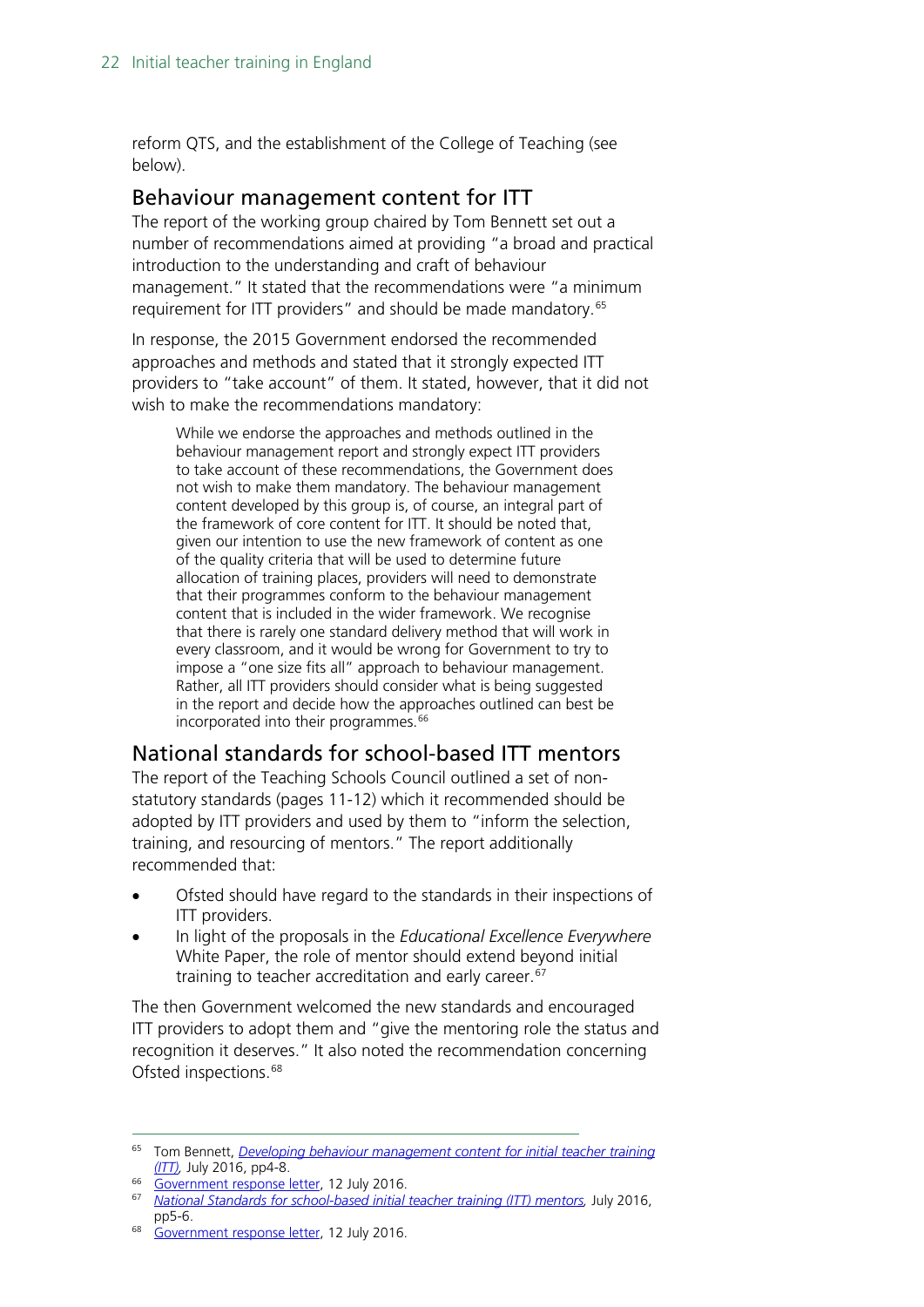## <span id="page-22-0"></span>4.4 March 2016 White Paper proposals on ITT

The 2015 Government's White Paper, *[Educational Excellence](https://www.gov.uk/government/uploads/system/uploads/attachment_data/file/508447/Educational_Excellence_Everywhere.pdf)  [Everywhere,](https://www.gov.uk/government/uploads/system/uploads/attachment_data/file/508447/Educational_Excellence_Everywhere.pdf)* published in March 2016, included a number of proposed reforms to ITT alongside the subsequently dropped proposal to convert all remaining maintained schools to academy status by 2022.<sup>[69](#page-22-2)</sup>

The proposals relating to ITT included:

- Continuing the move toward "an increasingly school-led ITT system" while also strengthening university-led training.<sup>[70](#page-22-3)</sup>
- Accrediting new school-led ITT providers, and a major expansion of SCITT-led training with a focus on shortage subjects and areas where recruitment was most difficult.
- The introduction of new quality criteria for ITT providers to inform the allocation of training places and to give "greater certainty to the best providers – both school-led and HEI – by giving them allocations over several years".[71](#page-22-4)
- Withholding future allocations from providers who cannot meet the new quality criteria.
- Reforming the content of ITT to include a greater focus on subject knowledge, behaviour management, evidence-based practice and adapting the needs of pupils from different groups.
- Finalising the new framework for ITT core content being developed by the independent working group.
- Support for the best universities to establish 'centres of excellence' in ITT.

The White Paper additionally proposed the replacement of QTS with "a stronger, more challenging accreditation based on a teacher's effectiveness in the classroom, as judged by great schools".<sup>[72](#page-22-5)</sup> The Government stated that this would "raise the bar" and bring teaching into line with other professions such as law and chartered accountancy, which require trainees to undertake a relatively long phase of work experience.<sup>[73](#page-22-6)</sup> The White Paper said that detailed proposals on the replacement of QTS would be published shortly.

The White Paper also proposed measures to improve continuing professional development for teachers through:

- Better support for schools to improve the quality and availability of CPD.
- Examining the feasibility of incentivising teaching schools to publish their materials on an open-source basis.
- Introducing a new Standard for Teachers' Professional Development. The [new standard](https://www.gov.uk/government/publications/standard-for-teachers-professional-development) was published in July 2016.

## <span id="page-22-1"></span>4.5 A strengthened QTS

In a speech at the Chartered College of Teaching conference in February 2017, the Secretary of State, Justine Greening, announced that QTS

<span id="page-22-3"></span><span id="page-22-2"></span><sup>&</sup>lt;sup>69</sup> HM Government, [Educational Excellence Everywhere,](https://www.gov.uk/government/uploads/system/uploads/attachment_data/file/508447/Educational_Excellence_Everywhere.pdf) 17 March 2016.<br><sup>70</sup> As above, p28.

<sup>71</sup> As above, p31.

<span id="page-22-5"></span><span id="page-22-4"></span> $72$  As above, p32.

<span id="page-22-6"></span><sup>73</sup> As above.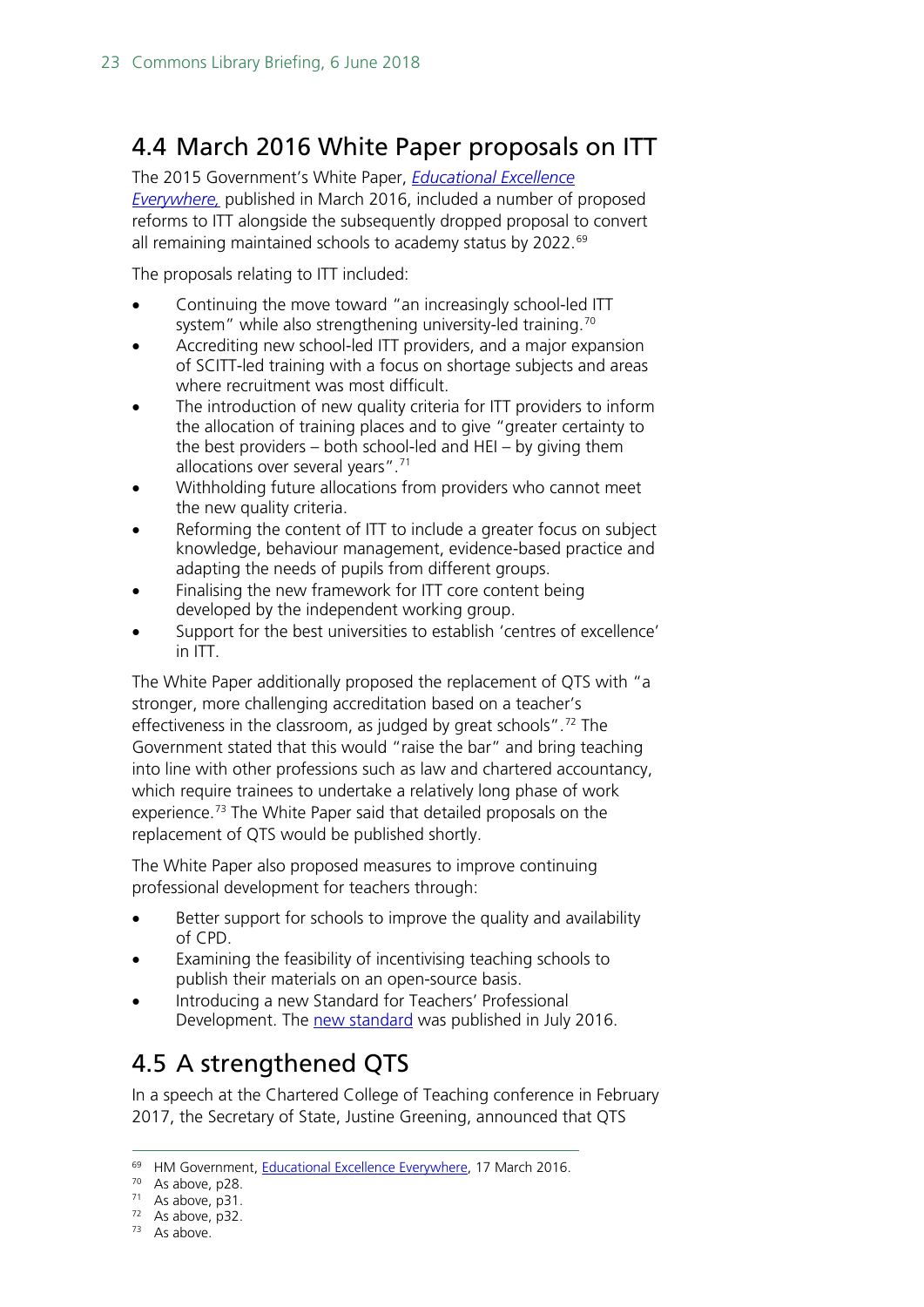would not be replaced, but that a "newly strengthened" QTS route would be introduced from 2019:

Some people have suggested that QTS might be scrapped… or replaced with some vague notion of an 'accreditation' - let me be absolutely clear: not on my watch.

Keeping and strengthening QTS is vital. This is not about removing school freedoms. But I believe that teachers should have the highest quality qualification and what I want to see is a QTS so well regarded, so strong that school leaders will naturally want all their teaching staff to have it.

QTS should be the foundation stone for the teaching profession to build on.

And I want to strengthen it as a first step to ensuring that people entering teaching in the future join a profession that, as well as being truly valued, empowers them with access to the sustained high-quality training and development that every professional needs in the early stages of their career.

My aim is that from September 2019 we will introduce the newly strengthened QTS. And I want to work closely with the profession - including those of you here today - to shape what that will look like.[74](#page-23-1)

On 15 December 2017, the DfE launched a [consultation](https://consult.education.gov.uk/teaching-profession-unit/strengthening-qts-and-improving-career-progression/supporting_documents/Strengthening%20Qualified%20Teacher%20Status%20and%20improving%20career%20progression%20for%20teachers%20consultation.pdf) on proposals to introduce a strengthened QTS for introduction from September 2019. The consultation also seeks views on other areas, including how to support teachers at the beginning of their career, and how to improve career progression.

The consultation proposed that the current one-year induction period for newly qualified teachers (NQTs) should be lengthened to two years, and that an early-career content framework for NQTs should be introduced covering what new teachers need to know or be able to do. It added that stronger mentoring should be provided for all new teachers and that there should be access to high-quality continuing professional development.

Under the proposals, teachers who completed ITT would have the same rights and protections as current NQTs. Salaries post-ITT would still be on the qualified teacher pay scale, and teachers in their second year would have the same entitlements to pay progression that they currently have.

The consultation did not propose any changes to ITT other than to change the name of the award granted at the end of teacher training from 'QTS' to 'QTS (Provisional)'. QTS would then be awarded at the end of the longer, two-year induction period.<sup>[75](#page-23-2)</sup>

#### <span id="page-23-0"></span>Government response

The Government published its [response](https://www.gov.uk/government/consultations/strengthening-qualified-teacher-status-and-career-progression?utm_source=8bdf41d3-e9a1-4b40-bc59-bfb68683e1b3&utm_medium=email&utm_campaign=govuk-notifications&utm_content=immediate) to the consultation in May 2018. A majority of respondents were in favour of the proposal for QTS

<span id="page-23-1"></span> <sup>74</sup> Justine Greening: teachers - [the experts driving social mobility,](https://www.gov.uk/government/speeches/justine-greening-teachers-the-experts-driving-social-mobility) Department for Education, 17 February 2017.

<span id="page-23-2"></span><sup>75</sup> Department for Education, *[Strengthening Qualified Teacher Status and improving](https://consult.education.gov.uk/teaching-profession-unit/strengthening-qts-and-improving-career-progression/supporting_documents/Strengthening%20Qualified%20Teacher%20Status%20and%20improving%20career%20progression%20for%20teachers%20consultation.pdf)  career [progression for teachers: Government consultation,](https://consult.education.gov.uk/teaching-profession-unit/strengthening-qts-and-improving-career-progression/supporting_documents/Strengthening%20Qualified%20Teacher%20Status%20and%20improving%20career%20progression%20for%20teachers%20consultation.pdf)* December 2017, pp12- 13.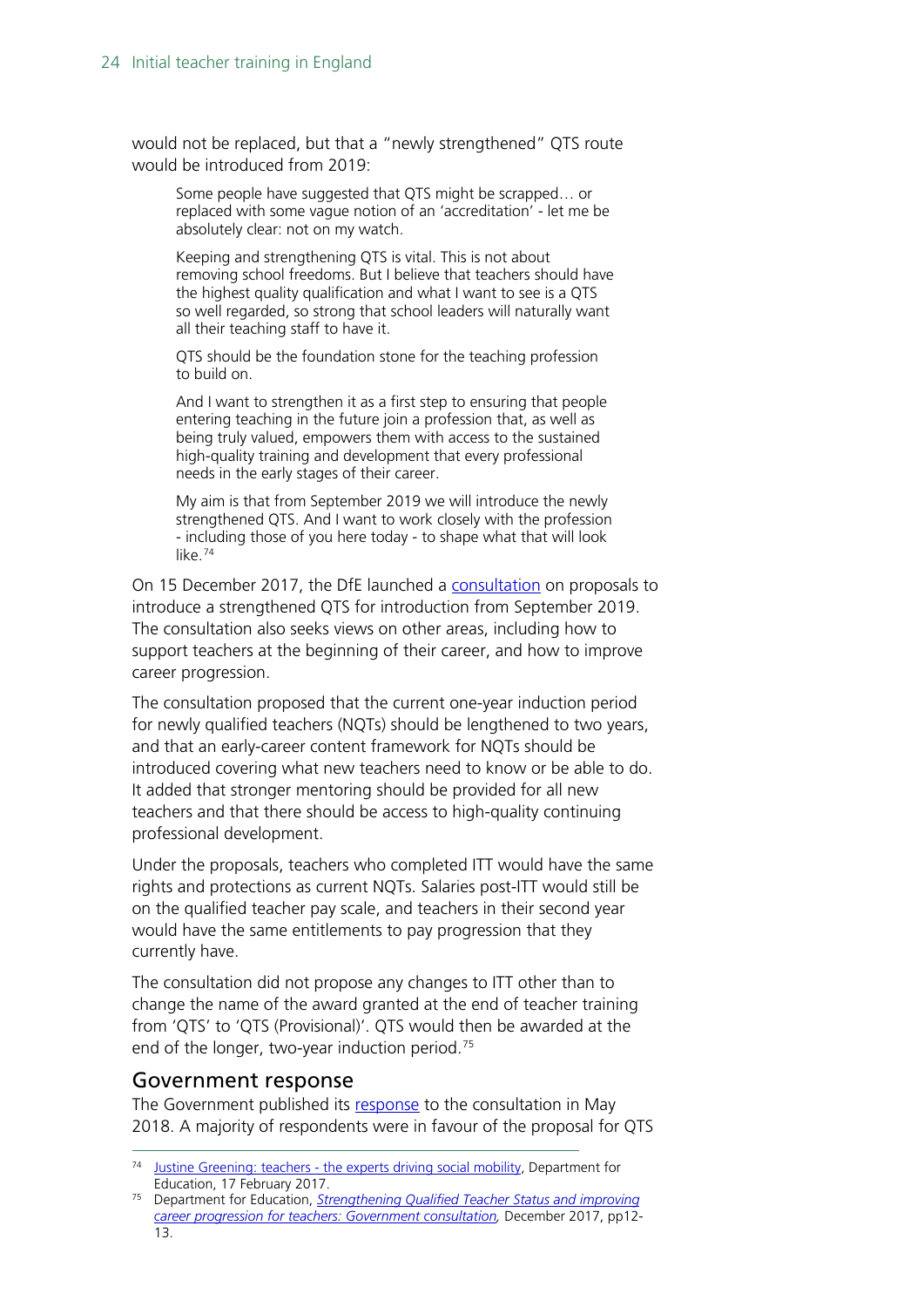to be awarded after an induction period rather than after ITT. However, concerns were raised around the negative impact it could have on recruitment and the morale of new teachers. Other respondents argued that the issue was with the induction year rather than with QTS itself and that improving support for new teachers did not require QTS to be moved.

The response confirmed that the induction period for NQTs would be lengthened to two years as proposed, but that QTS would continue to be awarded at the end of ITT. It was clear from the feedback received, the response said, that the award of QTS did not need to be moved to deliver the intended benefits. "A well-designed two-year induction period with enhanced support", it said, "will have a more substantial impact on improving the quality of teaching than moving the point at which QTS is awarded."

Given that the award of QTS will not be moving, the response also confirmed that the Government would not be proceeding with the proposal to introduce a QTS(P) at the end of ITT. It did, however, state that the Government would explore the idea that an "Endorsed QTS" should be introduced to mark the end of induction.

As well as extending the induction period the consultation response stated that the Government would, among other things:

- Introduce an Early Career Framework of support and mentoring for the induction period in order to make sure that teachers get more support in this stage of their career.
- Publish mentor standards for NQT mentors, based on the existing ITT mentor standards.
- Support the development of new specialist qualifications, which will build on the Early Career Framework and complement Chartered Teacher status.
- Undertake work to consider how the CPD market can be made easier to navigate for schools and teachers.

The response set out the next steps that the Government would take to implement these proposals, including specific actions over the next six months, and stated that the Government would "take the time to develop these proposals properly."[76](#page-24-1)

## <span id="page-24-0"></span>4.6 ITT pilots

In July 2017, the NCTL invited proposals from existing ITT providers to provide innovative teacher training models. [Guidance](https://www.gov.uk/guidance/initial-teacher-training-opportunity-to-pilot-innovative-approaches-in-the-provision-of-itt) stated that the NCTL wanted to support providers who will reshape their IT provision to, among other things:

• Increase trainee supply in areas of poor teacher recruitment and retention

<span id="page-24-1"></span> <sup>76</sup> Department for Education, *[Strengthening Qualified Teacher Status and improving](https://assets.publishing.service.gov.uk/government/uploads/system/uploads/attachment_data/file/704942/Government_consultation_response_-_QTS_and_career_progression.pdf)  [career progression for teachers: Government consultation response](https://assets.publishing.service.gov.uk/government/uploads/system/uploads/attachment_data/file/704942/Government_consultation_response_-_QTS_and_career_progression.pdf)*, May 2018, pp9- 13; [HCWS669,](https://www.parliament.uk/business/publications/written-questions-answers-statements/written-statement/Commons/2018-05-08/HCWS669) 8 May 2018.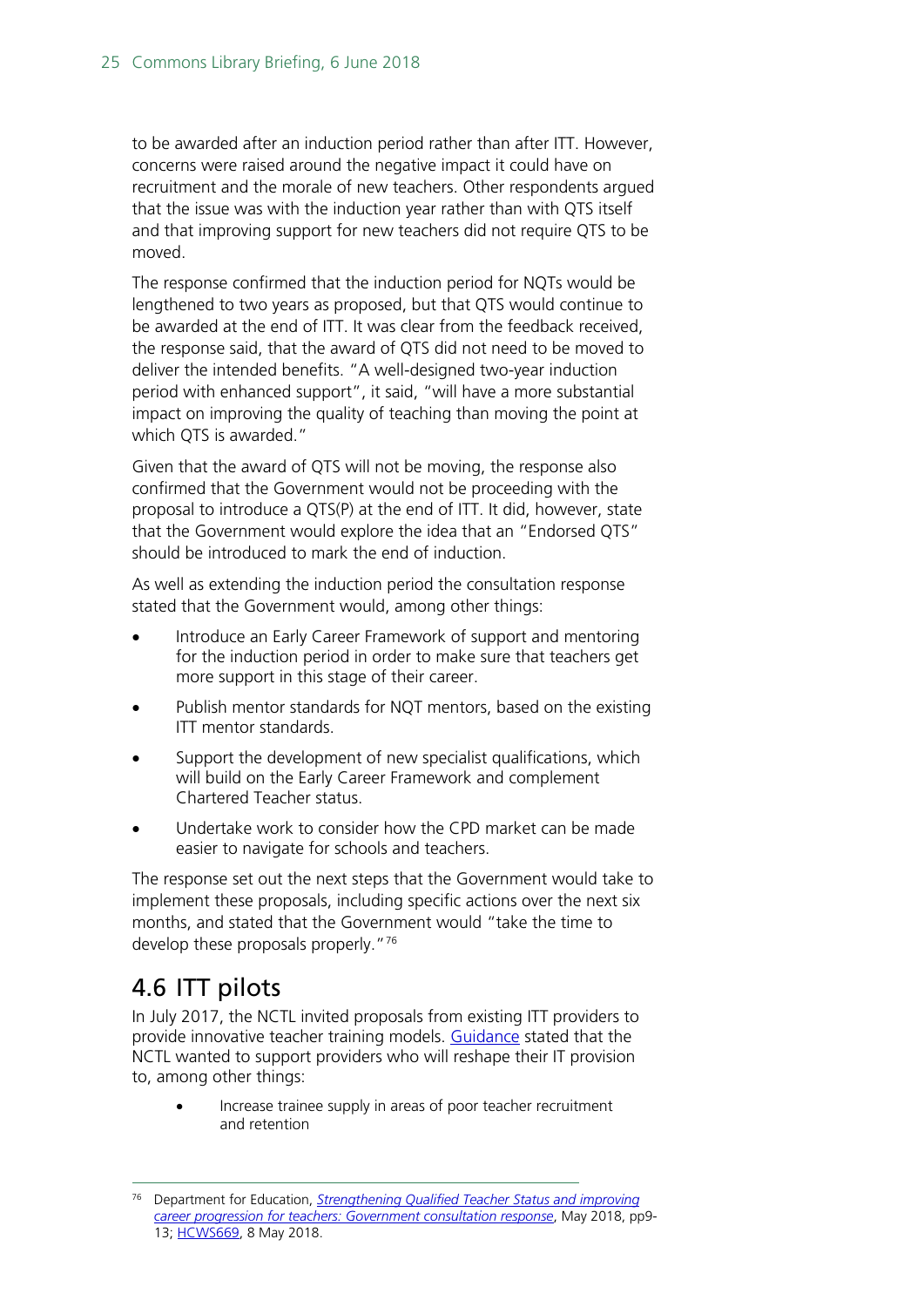- Improve the supply of newly qualified teachers to schools in greatest need
- Tap into new applicant markets and improve teacher supply in subjects or age phases where there is a clear need.

The NCTL stated that it would support a small number of approaches through pilot schemes, with 3-year ITT allocations. It added that the pilots would aim to begin implementation in 2017 to take effect from the 2018 trainee cohort onwards.<sup>[77](#page-25-0)</sup>

<span id="page-25-0"></span> <sup>77</sup> National College for Teaching and Leadership, *[Initial teacher training: opportunity to](https://www.gov.uk/guidance/initial-teacher-training-opportunity-to-pilot-innovative-approaches-in-the-provision-of-itt)  [pilot innovative approaches in the provision of ITT,](https://www.gov.uk/guidance/initial-teacher-training-opportunity-to-pilot-innovative-approaches-in-the-provision-of-itt)* 4 July 2017.